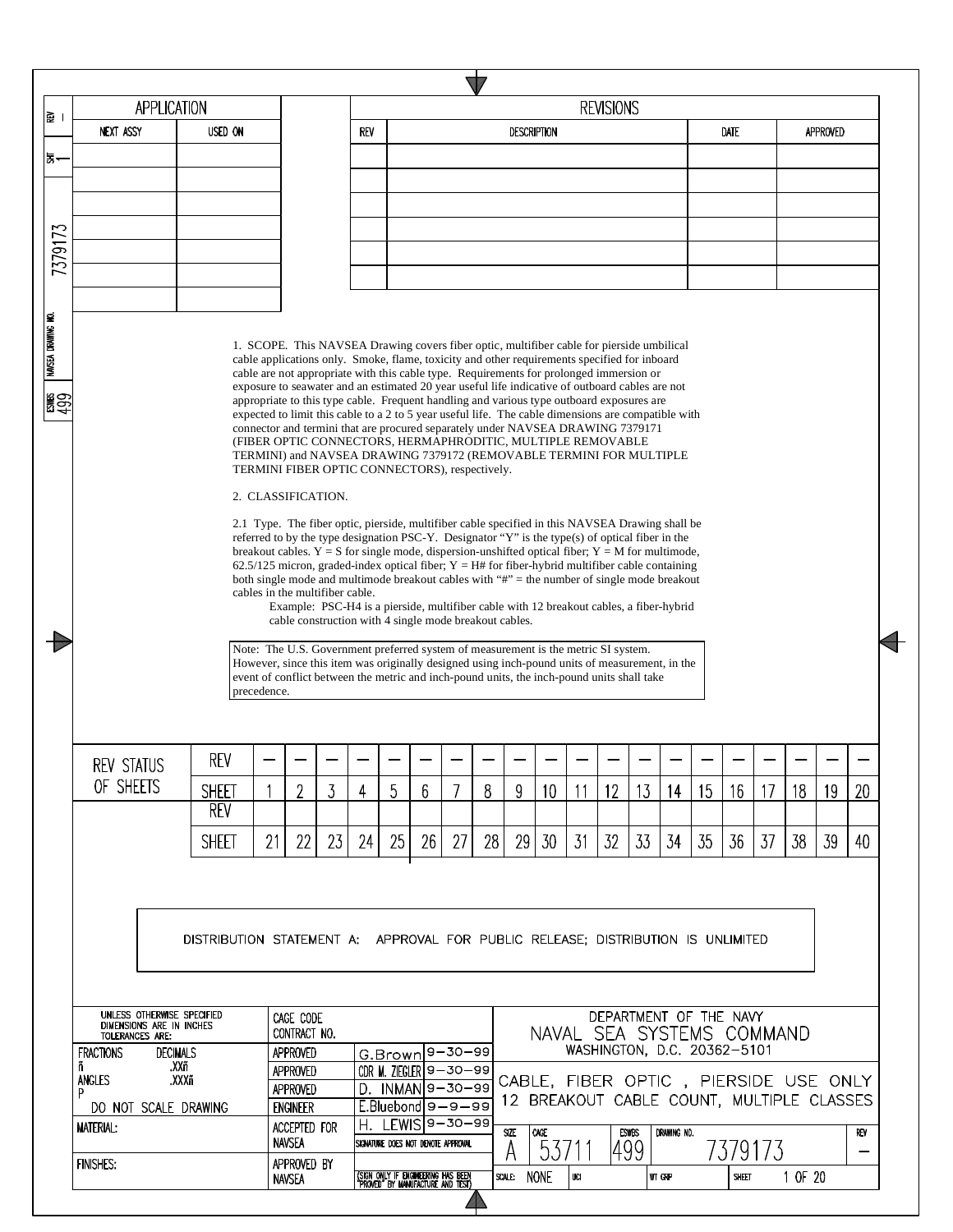## 3. SALIENT CHARACTISTICS.

∣ छ∥

l≅∽

7379173

NAVSEA DRAWING NO.

**1999** 

15

3.1 Performance requirements. The pierside cable shall meet the performance requirements specified in Table 1 and the salient characteristics in 1 through 14. When specified, new sources of supply for the pierside cable shall be inspected to Table 1. One cable sample, with a minimum length of 500 meters, shall be subjected to applicable Group I tests. After tests applicable to 500-meter cable lengths have been completed (including applicable Group III tests requiring 500 meter lengths), the cable shall be cut to lengths indicated in Table 1 for the remaining Group II, III and IV tests. When not specified, optical measurements shall be made at the 1300 nm wavelength window. A minimum of 8 fibers shall be monitored during testing. Each fiber shall be monitored individually with no fiber concatenation allowed. Both single mode and multimode fibers shall be monitored for hybrid multifiber cables.

 $\blacktriangledown$ 

| <b>Test</b><br><b>Procedure</b>                                                         | <b>Performance</b><br>Requirement                                                                        | <b>Cable Samples</b><br>& Sample Lengths |
|-----------------------------------------------------------------------------------------|----------------------------------------------------------------------------------------------------------|------------------------------------------|
| <b>Group I Tests:</b><br>Visual/Dimensional/Optical                                     | When specified, to be performed<br>prior to each shipment.                                               |                                          |
| $\bullet$ Size (EIA/TIA-455-13)                                                         | Dimensions per Salient<br>Characteristics                                                                | 1 cable @ 500 meters                     |
| • Workmanship (EIA/TIA-455-13)                                                          | 1/                                                                                                       | 1 cable @ 500 meters                     |
| • Identification Markings<br>(EIA/TIA-455-13)                                           | Legible manufacturer name or logo,<br>color code/numbering                                               | 1 cable @ 500 meters                     |
| * Attenuation Rate<br>$(EIA/TIA-455-46)$ or<br>EIA/TIA-455-61 or EIA/TIA-<br>$455 - 78$ | MM: 3.5 dB/km @ 850 nm<br>MM: 1.75 dB/km @ 1300 nm<br>SM: 1.0 dB/km @ 1310 nm<br>SM: 1.0 dB/km @ 1550 nm | 1 cable @ 500 meters                     |
| Group II Tests: Mechanical                                                              | Tensile Strength.<br>Installation: 2669N (600 lb)<br>Long term: $667$ N $(150$ lb)                       |                                          |
| * Tensile Loading & Elongation<br>(EIA-455-33) See Appendix A,<br>Test 1                | $\frac{1}{2}$ , elongation $\leq 2$ %                                                                    | 1 cable @ 150 meters<br>12/              |
| * Operation Tensile Loading<br>(EIA-455-33) See Appendix A,<br>Test 2                   | 1/2/                                                                                                     | 1 cable @ 150 meters<br>12/              |
| $*$ Kink<br>See Appendix A, Test 3                                                      | $1/3$ each breakout cable: 18 mm;<br>multifiber cable: min bend diameter                                 | 2 cables @ 10 meters                     |
| * Corner Bend (EIA-455-88)<br>See Appendix A, Test 4                                    | $\frac{1}{2}$                                                                                            | 2 cables @ 5 meters                      |
| * Low Temperature Flexibility<br>(EIA/TIA-455-37)<br>See Appendix A, Test 5             | 1/3/                                                                                                     | 2 cables @ 10 meters                     |

#### Table 1. Cable Test Procedures and Performance Requirements

DRAWING NO. **ESWBS** SIZE  $CAGE$ REV 53711 1499 7379173 A  $\frac{1}{2}$ SCALE: NONE lua WT GRP SHEET  $\overline{2}$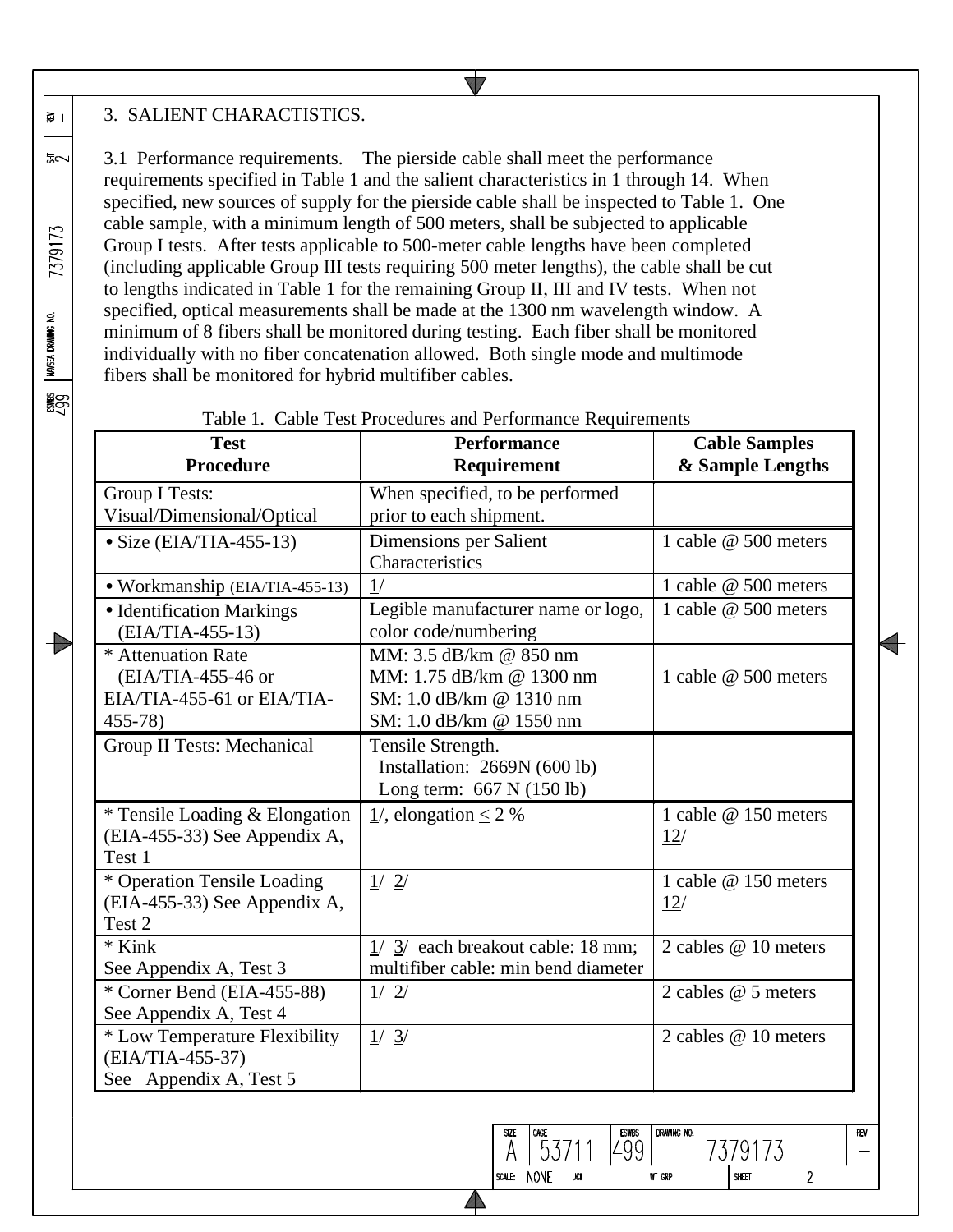|                                                                                    | Table 1. Cable Test Procedures and Performance Requirements (Continued)                                                          |                                                      |
|------------------------------------------------------------------------------------|----------------------------------------------------------------------------------------------------------------------------------|------------------------------------------------------|
| <b>Test</b><br><b>Procedure</b>                                                    | <b>Performance</b><br>Requirement                                                                                                | <b>Cable Samples</b><br>& Sample Lengths             |
| * Cyclic Flexing<br>(EIA/TIA-455-104)<br>See Appendix A, Test 6 $4/$               | 1/2/                                                                                                                             | 2 cables @ 5 meters                                  |
| $\bullet$ Crush (TIA/EIA-455-41,<br>Load $\geq$ 1250 N for 7 cycles) $\frac{5}{ }$ | 1/2/                                                                                                                             | 2 cables $@5$ meters                                 |
| • Impact (TIA/EIA-455-25) See<br>Appendix A, Test 7                                | 1/3/                                                                                                                             | 2 cables $@5$ meters                                 |
| • Strength Member Pullout<br>(EIA-455-6) See Appendix A,<br>Test 13                | 1/2/                                                                                                                             | 2 cables @ 5 meters                                  |
| <b>Group III Tests: Environmental</b>                                              | Operating Temperature:-28 to 65°C<br>Storage Temperature: -40 to 70°C                                                            |                                                      |
| Temp. Humidity Cycling<br>$(TIA/ELA-455-5)$<br>See Appendix A, Test 8              | 1/6/                                                                                                                             | 1 cable @ 500 meters<br>12/                          |
| Temperature Cycling<br>(EIA/TIA-455-3)<br>See Appendix A, Test 9                   | $1/$ 6/; $\Delta$ cable O.D. $\leq \pm 10$ %                                                                                     | 1 cable @ 500 meters<br>12/                          |
| <b>Group IV Tests: Materials</b>                                                   |                                                                                                                                  |                                                      |
| * Fluid Immersion<br>7/<br>(EIA/TIA-455-12)                                        | $1/$ ; Cable O.D. $\leq \pm 50$ % of initial<br>values; Jacket Tensile Strength and<br>Elongation $\geq$ 50 % of initial values. | 10 cables @ 1 meters<br>and 50 jackets $\frac{8}{2}$ |
| * Cable Scraping Abrasion See<br>Appendix A, Test 10                               | No exposure of any layers below<br>cable jacket                                                                                  | 2 cables @ 2 meters                                  |
| * Jacket Self-<br>Adhesion/Blocking<br>(TIA/EIA-455-84)<br>See Appendix A, Test 11 | No evidence of adhesion between<br>cable surfaces, metal spool, or areas<br>more severe than "mild" condition.                   | 1 cable @ 3 meters                                   |
| * Cable Element Removability<br>See Appendix A, Test 12                            | Core components shall be easily<br>removed w/o damage to cable or<br>optical fibers. $1/$                                        | 2 cables @ 0.5 meters                                |
| * Cable Jacket Tear Strength<br>FED-STD-228, Method 3111                           | Tear strength $\geq 60$ kN/m (4111)<br>lb/ft) of jacket thickness                                                                | 3 cables @ 1 meter                                   |
| * Cable Jacket Tensile Strength<br>and Elongation $9/$                             | Tensile strength $\geq$ 2414 N/cm <sup>2</sup><br>$(3500 \text{ psi})$ , Elongation $\leq 400\%$                                 | 5 jackets $8/$                                       |
| • Fungus Resistance<br>(TIA/EIA-455-56)                                            | 10/                                                                                                                              | 1 cable @ 0.1 meters                                 |
| * Weathering (ASTM-G-23)                                                           | $1/$ ; Jacket Tensile Strength and<br>Elongation $\geq$ 75 % of initial values.                                                  | 1 cable @ 2 meters<br>and 5 jackets $8/$             |

| <b>SCALE:</b><br>ı | <b>NONE</b> | m |
|--------------------|-------------|---|
|                    |             |   |

 $\blacktriangle$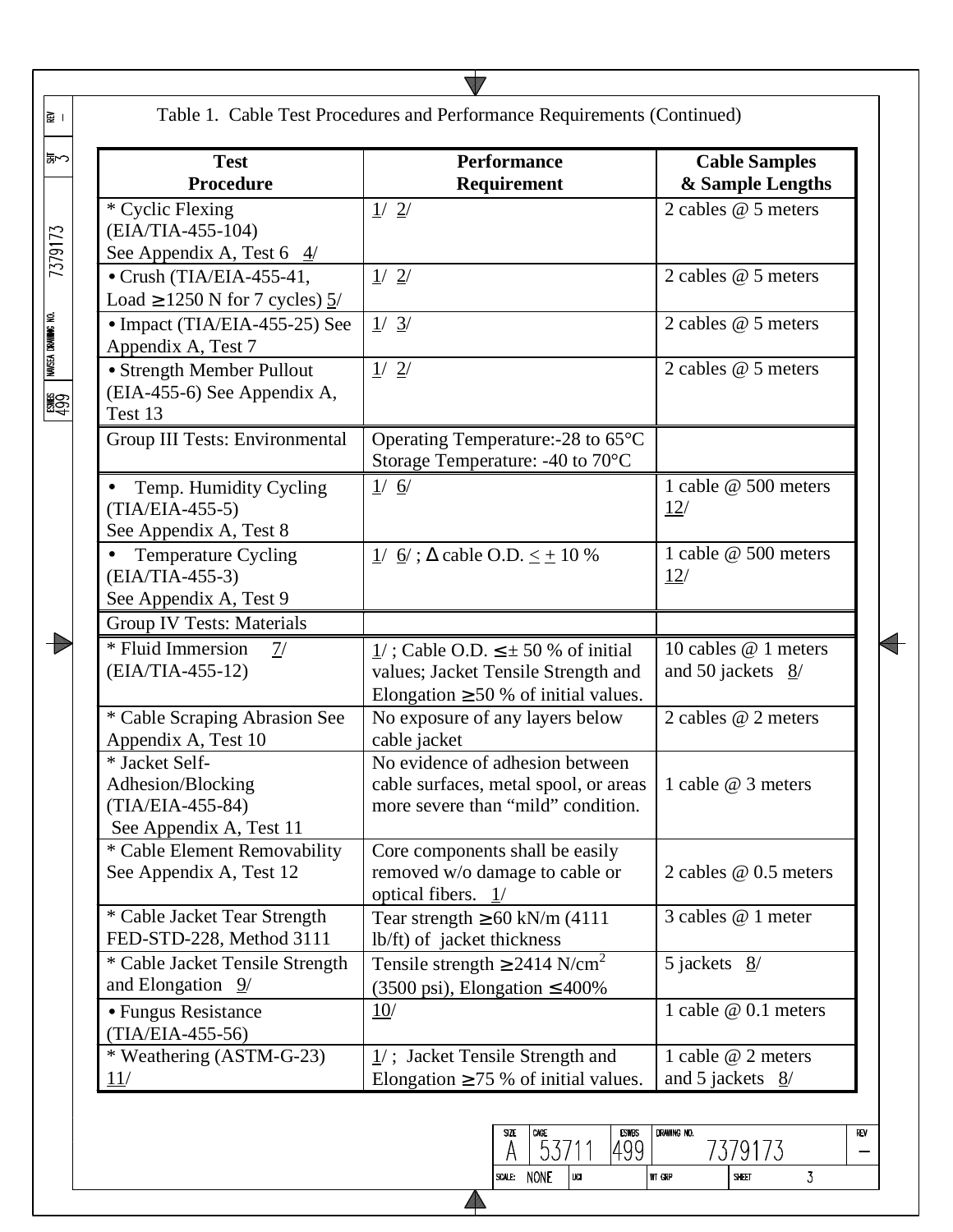Notes for Table 1:

∣ ⊠

동수

7379173

NAVSEA DRAWING NO.

**1999** 

Ð

1/ No visual evidence of surface damage (cracking, splitting or other defects to permit jacket penetration), softening, gumminess, degradation, deterioration, distortion, separation, corrosion, etc. when examined under 10X magnification.

 $2/$  Change in optical transmittance  $\leq 0.5$  dB for MM, or  $\leq 0.2$  dB for SM, both during and after test. 13/

 $3/$  Change in optical transmittance  $\leq 0.5$  dB for MM, or  $\leq 0.2$  dB for SM, after test. 13/

 $\frac{4}{2}$  Condition cables at test temperature at least 2 hours prior to test. Conduct 2000 cycles at 25  $\pm$ 2°C. Optical transmittance measurements every 400 cycles.

5/ The compressive load requirement, held for 3 minutes and released, shall be as follows: 400 N/cm of cable diameter at high and low operating temperature, 2000 N/cm of cable diameter at  $25 \pm 2$ °C. Compressive loading rate shall not be less than 2000 N/min.

6/ Change in optical transmittance  $\leq$  0.5 dB/km for MM, or  $\leq$  0.3 dB/km for SM, both during and after test. 13/

 $7/$  A 24 hour immersion at  $25 \pm 5^{\circ}$ C shall be performed in the following fluids or the commercial equivalent: fuel oil (MIL-F-16884), turbine fuel (JP-5, JP-8 MIL-T-5624), isopropyl alcohol (TT-I-735), hydraulic fluid (MIL-H-17672 and MIL-H-5606), lubricating oil (MIL-L-17331, MIL-L-23699), Chevron Int'l Coolanol 25R (MIL-C-47220 Type IV), sea water (3% NaCl).

8/ Jacket material samples shall be prepared from flat extruded specimens of multifiber cable jacket material per FED-STD-228, Method 3021, die size III (ASTM-D-412 die size Type C). The thickness of the specimen shall be measured using any micrometer. Test 3 jacket samples per fluid/test , except test 5 samples when 1 or more does not meet tensile strength requirement per FED-STD-228, Method 3021.

9/ Test in accordance with FED-STD-228, Methods 3021 and 3031 with 2.5 cm bench marks, 2.5 cm jaw separation and a travel rate of 25 cm/minute.

10/ Materials shall show no, sparse or very restricted microbial growth and reproduction. Little or no chemical, physical or structural change shall be detectable.

11/ ASTM-G-26 Method I using Type B or similar apparatus for a test duration of 720 hours. Setup conditions per 1200.3 of UL-1581.

12/ The 500 meter length shall be used and testing performed in sequence for the first two tests in Group III. Cut the 500 meter length into lengths specified for the first two tests in Group Upon completion of the first two tests in Group II, cut specified sample lengths for the remainder of the tests.

13/ Optical transmittance launch conditions: For SM fiber use 30 mm diameter mandrel and for MM fiber use 70/70 restricted. Perform per EIA/TIA-455-20.

3.2 Cable configuration. The fiber optic pierside, multifiber cables shall be constructed for an outside plant environment using a nine around three configuration (two planetary layers of single fiber breakout cables, three breakout cables in the first planetary layer, nine in the second). Each layer shall be helically laid. These layers of breakout cables shall be enclosed within an outer cable jacket. An optional layer of yarn strength member may surround the outer planetary layer of breakout cables under outer cable jacket. The outer cable jacket shall consist of a dual layer with a yarn strength member between the two jacket layers. The minimum bend diameters, short term and long term, of the cable shall be 10 times and 20 times the cable diameter, respectively.

| SIZE   | CAGE<br>∽   | л   | <b>ESWBS</b> | DRAWING NO.   | u     |  | REV |
|--------|-------------|-----|--------------|---------------|-------|--|-----|
| SCALE: | <b>NONE</b> | UCI |              | <b>WT GRP</b> | SHEET |  |     |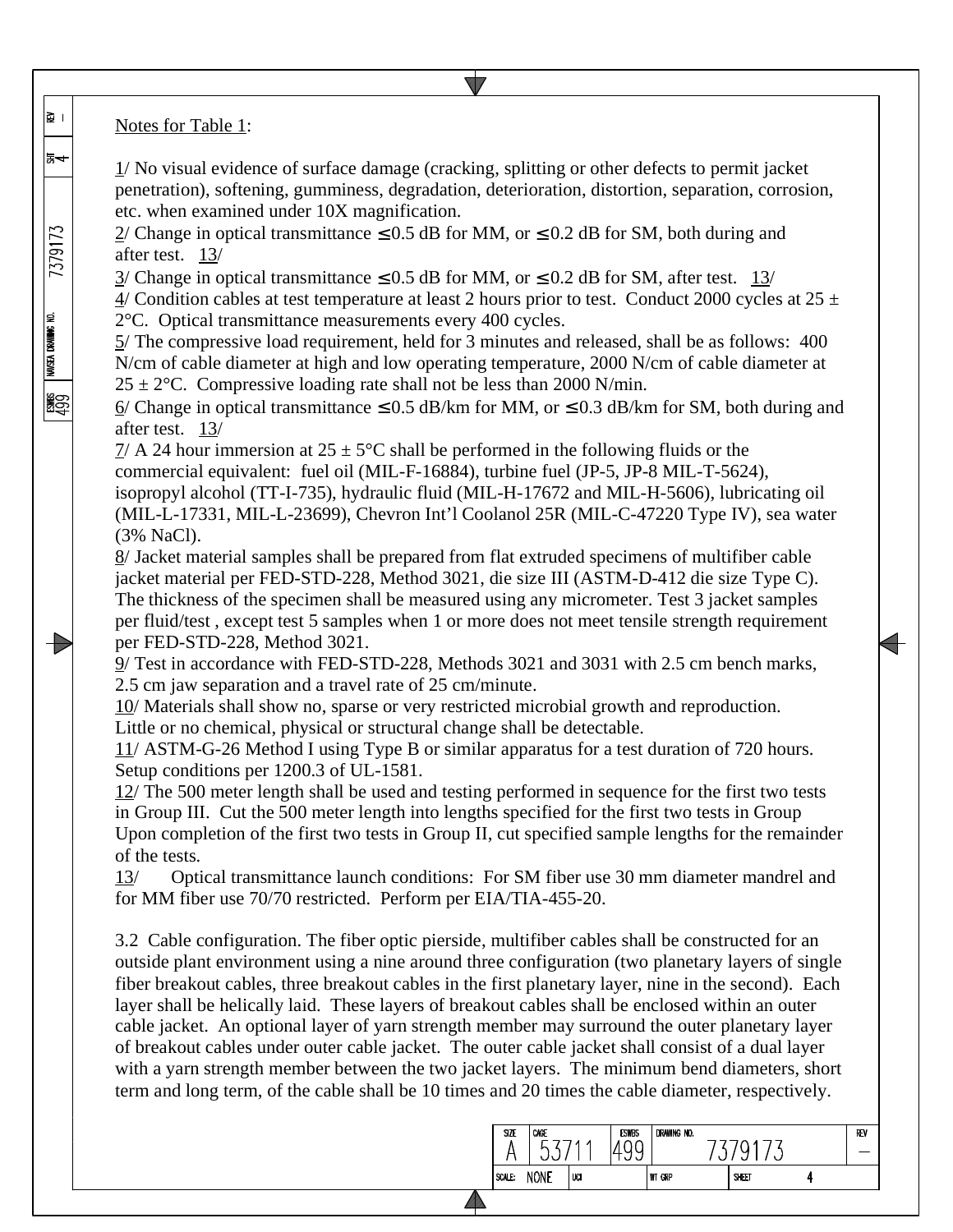3.3 Breakout cables. The individual single fiber breakout cable shall consist of a buffered fiber surrounded with a concentric layer of yarn strength members and jacket. Optical fiber shall conform to TIA/EIA-492AAAA for multimode and TIA/EIA-492CAAA for single mode. The optical fiber buffer shall be built up to  $900 \pm 50$  microns (micrometers), have concentricity  $\ge$ 0.65, and be readily removable by mechanical means. The breakout cable jacket shall have an outside diameter of  $2.0 + 0.2$  mm. A layer of aramid yarn shall be equally spaced around the optical fiber buffer and breakout cable jacket. The minimum bend diameters, short term and long term, of the breakout cable shall be 18 mm and 36 mm, respectively.

∥⊋ ।

いほ

7379173

NAVSEA DRAWING NO.

ူ<br>မူဌာ

**ISS** 

3.4 Hybrid cable approval by similarity. Manufacturers who are approved under this NAVSEA Drawing for a multifiber cable with both multimode optical fiber and single mode optical fiber (fiber-hybrid construction) are approved under this NAVSEA Drawing for the multimode only and/or single mode only multifiber cable type.

3.5 Cable outer jacket material and diameter. Outer jacket material shall be a water resistant polyurethane. The outer jacket minimum wall thickness for each of the two layers of the multifiber cable with polyurethane outer jacket material shall be  $\geq 1.2$  mm (0.045 inches). The concentricity of the multifiber cable outermost jacket shall be  $\geq 0.65$ . The outer jacket shall be dry and free from any film, coating or treatment and be black in color. The envelop for the outside diameter of the multifiber cable shall be confined to a maximum of 16.20 mm (0.639 in) and a minimum of 14.00 mm (0.551 in). The tolerance on the outer diameter for a specific cable part number shall not exceed  $\pm$  0.5 mm (0.020 in) and this tolerance shall fall within the specified envelope.

3.6 Breakout cable color coding. Unless otherwise specified, breakout cables within multifiber cables shall be color coded for identification in accordance with EIA/TIA-598. The color coding of the breakout cables within fiber-hybrid type multifiber cables shall start with multimode and end with single mode.

3.7 Breakout cable alternative cable identification. When specified, breakout cables within multifiber cables, containing only multimode optical fibers or only single mode optical fibers shall be uniquely marked with a number between 1 and 12. The form of the marking shall be the printed spelling of the number, followed by a dash, followed by the Arabic numeral. The marking shall be applied and repeated every  $0.10 \pm 0.01$  m  $(4.0 \pm 0.4$  inches) along the breakout cable jacket. Breakout cable jackets within fiber-hybrid cables shall contain the same markings as just described with multimode jackets color-coded slate and single mode jackets being yellow. The numbering of the breakout cables within hybrid type multifiber cables for each cable count shall start with one for multimode and end with the largest number for single mode.

3.8 Waterblocking materials. When used, water blocking material shall be clean, non-tacky, and non-irritating to the touch when not exposed to moisture. The material shall be free-stripping from the cable and components by hand and shall not require the use of chemicals or other mechanical means of removal. The material shall not interfere with any termination technique used with finished cable or components.

| <b>SIZE</b> | CAGE<br>∽   | A     | <b>ESWBS</b><br>ᅩ<br>∼<br>N<br>ັ | DRAWING NO.   | u     |   | REV |
|-------------|-------------|-------|----------------------------------|---------------|-------|---|-----|
| SCALE:      | <b>NONE</b> | ' UCI |                                  | <b>WT GRP</b> | SHEET | υ |     |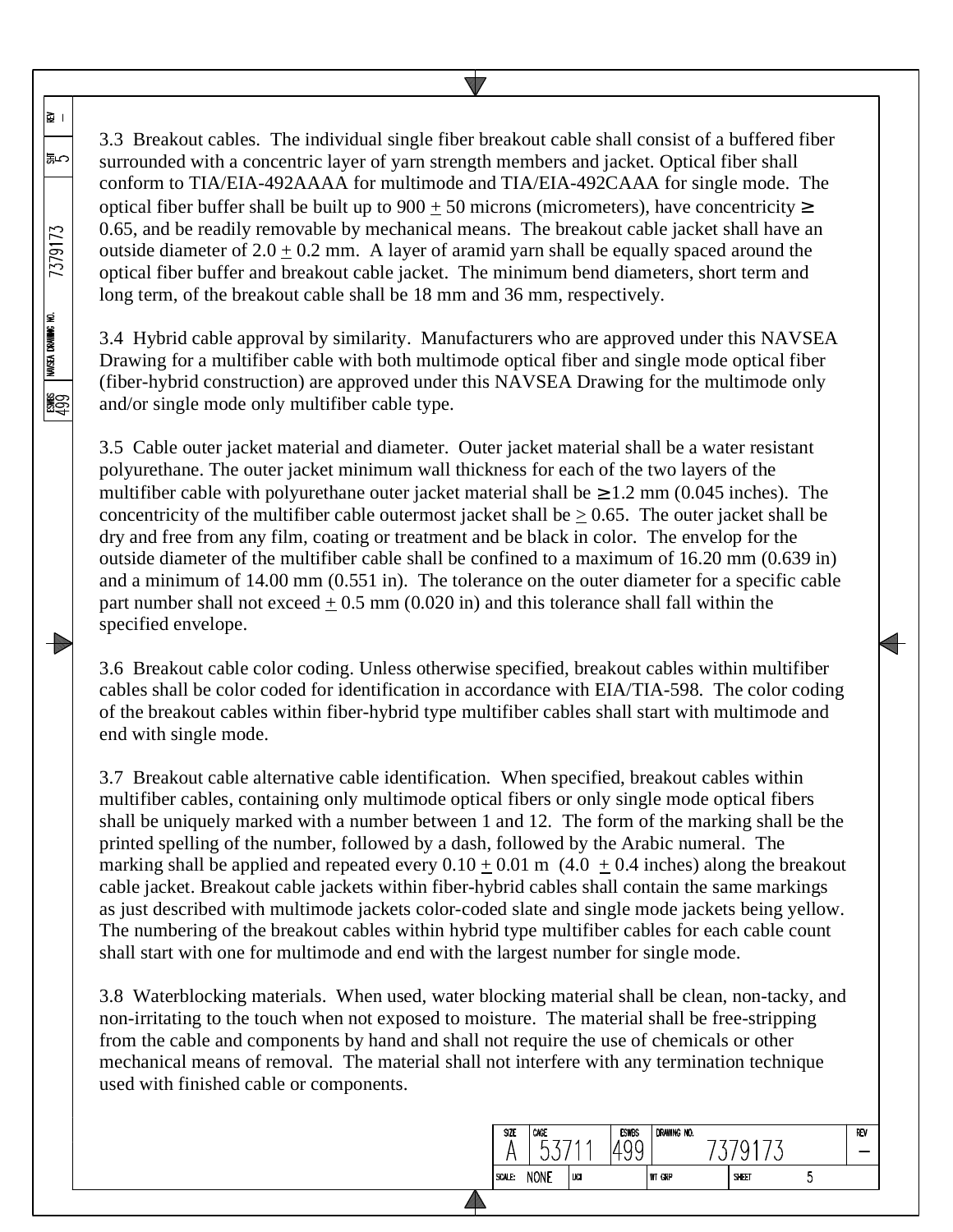3.9 Identification markings. The multifiber cable shall be identified by a marking applied to the outer jacket surface of the multifiber cable. The identification marking shall consist of the following, at intervals of 0.25 to 0.33 meters (10 to 13 inches), as measured from the beginning of one complete marking to the beginning of the succeeding complete marking: Cable Type, manufacturer's name, CAGE Code or logo; the words "Fiber Optic Cable" and Date Code (i.e. 4 digit week/year) or date of manufacture.

3.10 Workmanship. The minimum level of visual examination shall be as follows but is not intended to restrict other pertinent examinations deemed necessary:

3.10.1 Outer jacket shall be free of cuts, burnt areas, abrasions, holes, roughened areas, bulges, thin spots, and discontinuities.

3.10.2 Inner layers shall be free of cuts, holes, bulges thin spots, and discontinuities.

3.10.3 Waterblocking materials, when used, shall be uniformly distributed throughout the cable body.

3.11 Optical transmittance instrumentation stability. Optical transmittance instrumentation should be subjected to the following stability tests before certification testing is performed. The first test should consist of measuring the transmitted power through each channel once every minute for a 4 hour period. The second test should consist of measuring the transmitted power through each channel once every 30 minutes for a 96 hour period. The data for each channel should be analyzed to determine average transmittance, minimum and maximum transmittance, the standard deviation of the transmittance, and the minimum and maximum percent deviation of transmittance.

3.12 Cable length. Unless otherwise specified, the cable length shall be 152.4 m +5/-0 % (500 ft  $+5/-0$  %).

3.13 Accessories. Each cable length shall be provided on a 3 flanged reel meeting the requirements specified in appendix B. When specified as an option in the procurement, the hand cranked spooling device in Appendix C shall be provided.

4. REGULATORY REQUIREMENTS.

∥ଛ ।

⇔≌ا

7379173

eswes I wasea drawing no.<br>499

4.1 Recovered materials. Products provided are encouraged to be manufactured with recovered materials to the maximum extent practicable, in accordance with paragraph 23.403 of the Federal Acquisition Regulation (FAR).

5. QUALITY ASSURANCE PROVISIONS.

5.1 Market acceptability. Multifiber cable procured to this NAVSEA Drawing shall have demonstrated commercial market acceptability. Suppliers will demonstrate market acceptability by showing

| SIZE   | CAGE        | и   | <b>ESWBS</b> | DRAWING NO.   | ◡     | REV |
|--------|-------------|-----|--------------|---------------|-------|-----|
| SCALE: | <b>NONE</b> | UCI |              | <b>WT GRP</b> | SHEET |     |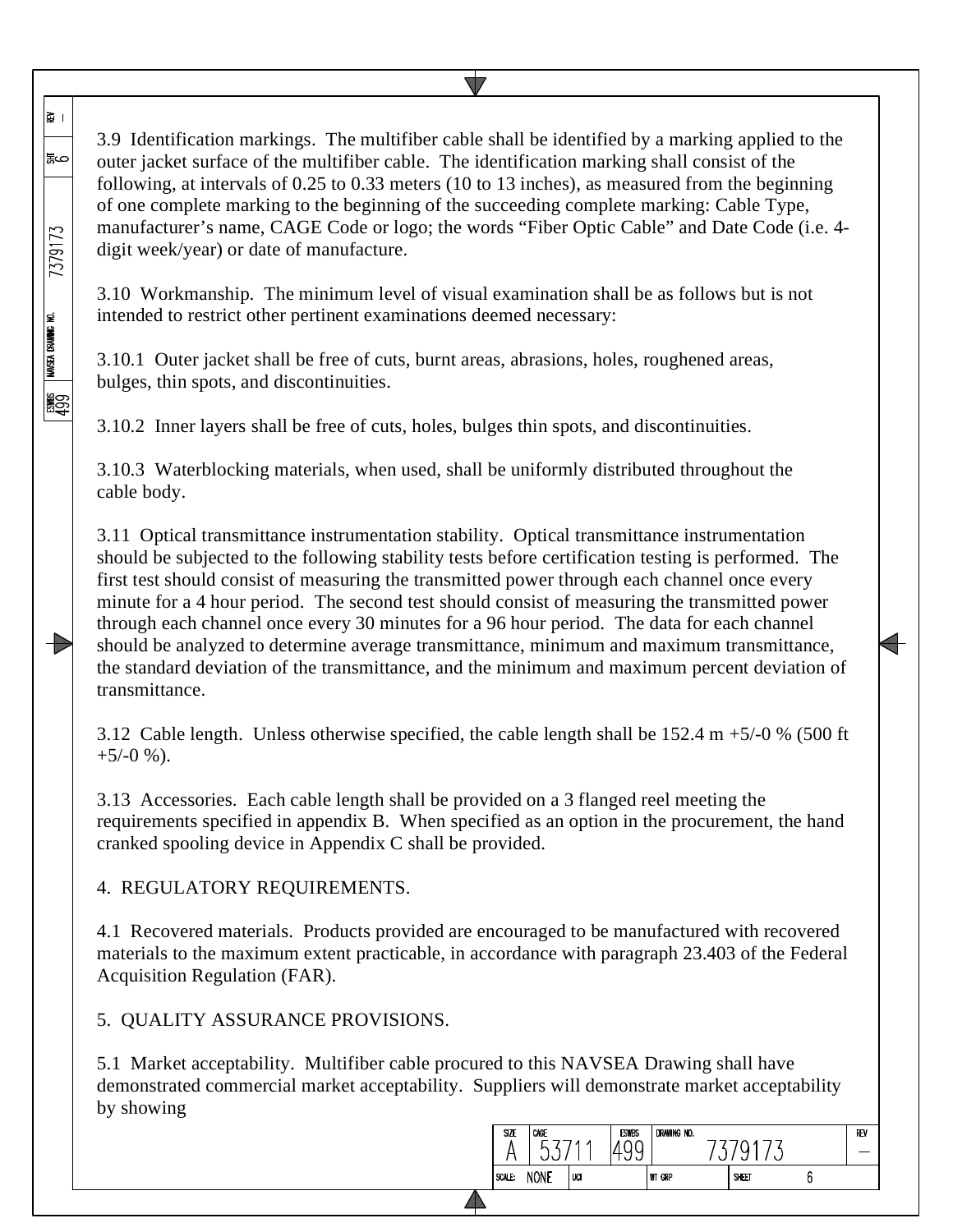that they have sold more than 2000 meters of tight buffered, multiple fiber cable to commercial ∣ छ∥ customers and have been selling the product for greater than 2 years.

5.2 Product conformance. The products provided shall meet the salient characteristics of this NAVSEA Drawing, conform to the producer's own drawings, specifications, standards, and quality assurance practices, and be the same product offered for sale in the commercial marketplace. The Government reserves the right to require proof of such conformance.

6. PACKAGING.

6.1 Preservation, packaging, packing and marking shall be as specified in the contract or order (See Ordering data).

7. NOTES.

la~

7379173

NAVSEA DRAWING NO.

 $\frac{1}{499}$ 

**ISS** 

7.1 Ordering data. Purchasers should specify the following:

7.1.1 When specified, Group I test results performed prior to shipping shall be supplied.

7.1.2 Group I through IV testing should be required when purchasing multifiber cable not previously provided under this NAVSEA Drawing.

7.1.3 Cable length and reel requirement if standard cable length of 130.9 m (500ft) is not specified.

7.1.4 Number of single mode breakout cables in the multifiber cable.

7.1.5 Breakout cable marking if the specified alternative is used in lieu of the standard color code.

7.1.6 When this NAVSEA Drawing is used for procurement, the product conformance clause must appear in the solicitation.

7.1.7 Option hand cranked spooling device is to be specified when part of the procurement.

7.1.8 Preservation, packaging, packing and marking requirements. See appendix B.

7.2 Definitions (per ANSI/ICEA S-87-640).

- Hybrid cables. Cables which contain more than one size and/or type of optical fiber.
- Composite cables. Cables which contain both optical fibers and metallic conductors intended for communications use.

SI7F CAGE

A

SCALE: NONE

53711

lua

DRAWING NO.

WT GRP

7379173

SHEET

REV

÷

 $7\overline{ }$ 

**FSWRS** 

1499

7.3 Test methods and standards.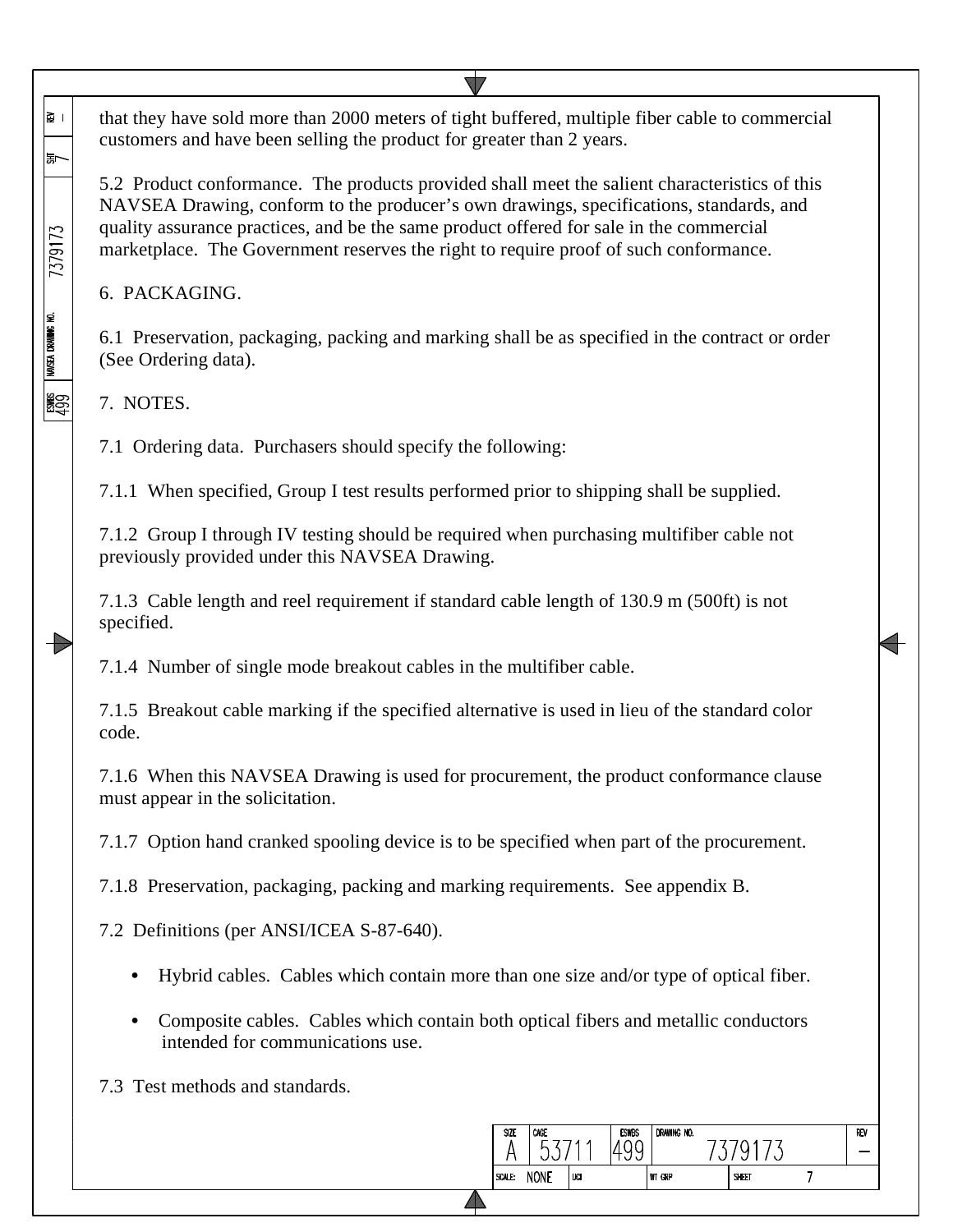$\sqrt{}$ ∥≩ । • ASTM standards are available from the American Society of Testing and Materials, |‱ 1916 Race Street, Philadelphia, PA 19103. • EIA standards are available from the Electronics Industries Association, Engineering 7379173 Department, 2001 Eye Street, NW, Washington, DC 20006. • Federal Government publications are available from the Standardization Documents Order Desk, 700 Robbins Avenue, Philadelphia, PA 19120-5094. eswes I wasea drawing no.<br>499 • ICEA standards are available from Insulated Cable Engineers Association, Inc., P.O. Box 440, South Yarmouth, MA 02664. • UL standards are available from Underwriters Laboratories, Inc., 333 Pfingsten Rd., Northbrook IL 60062.

| <b>SIZE</b> | CAGE<br>u   | A   | <b>ESWBS</b><br>v | DRAWING NO.   | ັ     | REV |
|-------------|-------------|-----|-------------------|---------------|-------|-----|
| SCALE:      | <b>NONE</b> | UCI |                   | <b>WT GRP</b> | SHEET |     |
|             |             |     |                   |               |       |     |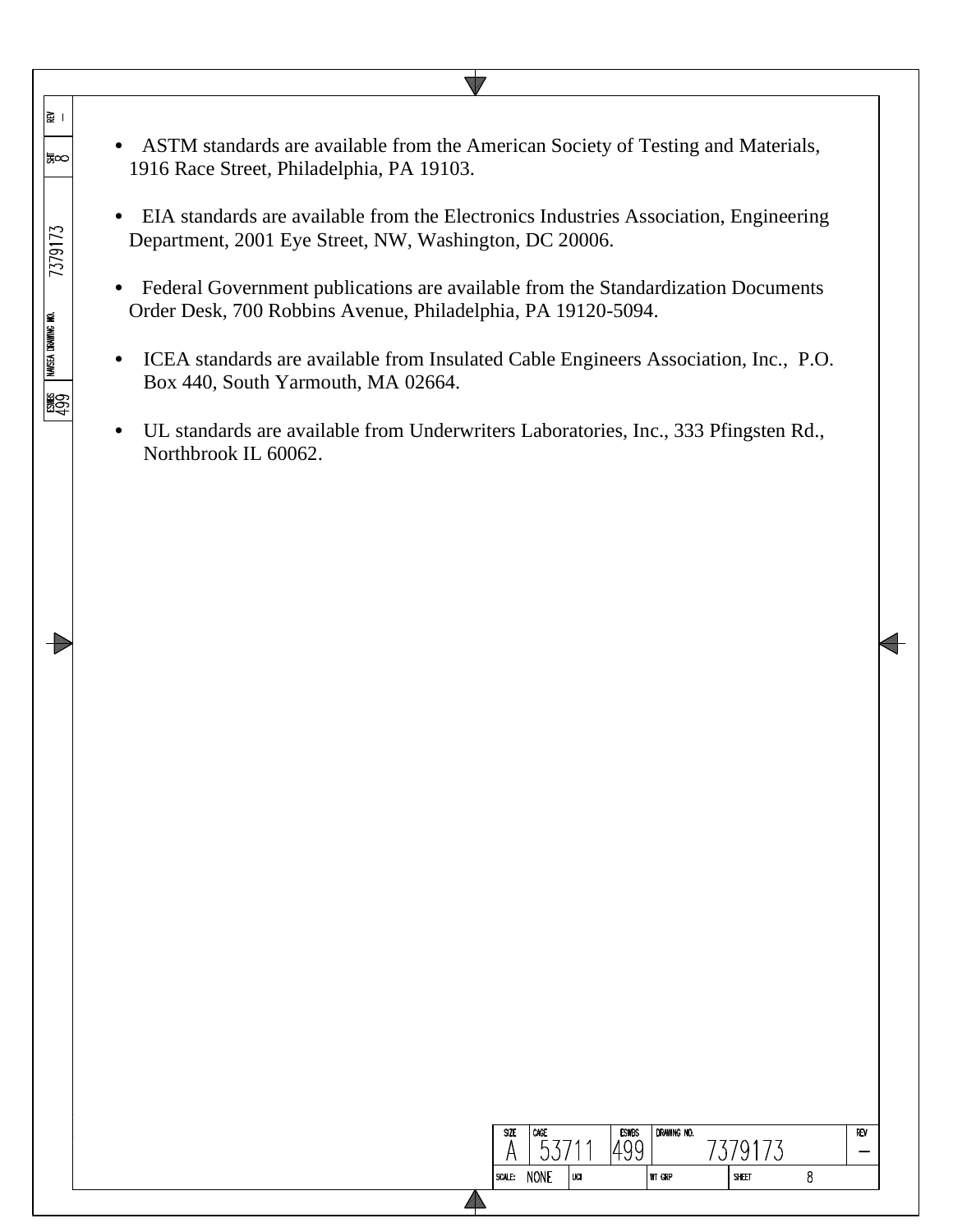## APPENDIX A TEST PROCEDURE AND TEST REQUIREMENTS

Test 1: Tensile Loading & Elongation

∣ ⊠

⊫ಸ

7379173

NAVSEA DRAWING NO.

**ESP** 

Procedure: Multifiber cable and breakout cable shall be tested in accordance with EIA-455-33. The breakout cable may be tested using the same mandrel size as is used to test the multifiber cable. A 45 Newton preload shall be placed on the cable. The load shall be increased to 2669 N (600 lb) and 267 N (60 lb) in 4 equal increments for the multifiber cable and the breakout cable, respectively. Attenuation measurements on all fibers shall be determined in unstressed and stressed conditions. The change in optical transmittance shall be measured during and after the test. Perform a post visual inspection of the multifiber cable and breakout cable jackets.

Requirements: No visual evidence of surface damage (cracking, splitting or other defects to permit jacket penetration), softening, gumminess, degradation, deterioration, distortion, separation, etc. when examined under 10X magnification or elongation greater than 2 percent. Change in optical transmittance during the test shall be  $\lt 2.0$  dB and after the test shall be  $\lt 0.5$ dB for multimode breakout cable,  $\leq 0.2$  dB for single mode breakout cable.

### Test 2: Operating Tensile Load

Procedure: Multifiber cable shall be tested in accordance with EIA-455-33. A 45 Newton preload shall be placed on the cable. The load shall be increased to 667 N (150 lb) and held for 72 hours. Attenuation measurements on all fibers shall be determined in unstressed and stressed conditions. The change in optical transmittance shall be measured during and after the test. Perform a post visual inspection of the multifiber cable and breakout cable jackets.

Requirements: No visual evidence of surface damage (cracking, splitting or other defects to permit jacket penetration), softening, gumminess, degradation, deterioration, distortion, separation, etc. when examined under 10X magnification or elongation greater than 2 percent. Change in optical transmittance during and after the test shall be  $\leq 0.5$  dB for multimode breakout cable, < 0.2 dB for single mode breakout cable.

### Test 3: Breakout Cable Kink Test

Procedure: Strip back five feet on each end of the multifiber cable to expose the breakout cables. Perform a pre-kink test visual inspection (using 10X magnification and feel). Perform a pre-test optical transmittance measurement on each breakout cable. Each breakout cable shall be tested in a free form loop using the procedure in IEC 794-I-E10. Three equidistant test specimens (lengths or exposed sections of the breakout cable) shall be tested from each breakout cable on each end of the multifiber cable. The free standing loop diameter shall be measured in a direction parallel to that in which the forces are applied at the bottom of the free standing loop. Test on each specimen shall be terminated when either a kink is formed or when the minimum bend diameter is reached. The free form loop diameter at which the first noticeable detrimental effect occurs is to be recorded along with the detrimental effect. Perform the post test optical transmittance measurement.

| SZE    | CAGE<br>∽   |     | <b>ESWBS</b><br>ىد | DRAWING NO.   |       |  | REV |
|--------|-------------|-----|--------------------|---------------|-------|--|-----|
| SCALE: | <b>NONE</b> | UCI |                    | <b>WT GRP</b> | SHEET |  |     |
|        |             |     |                    |               |       |  |     |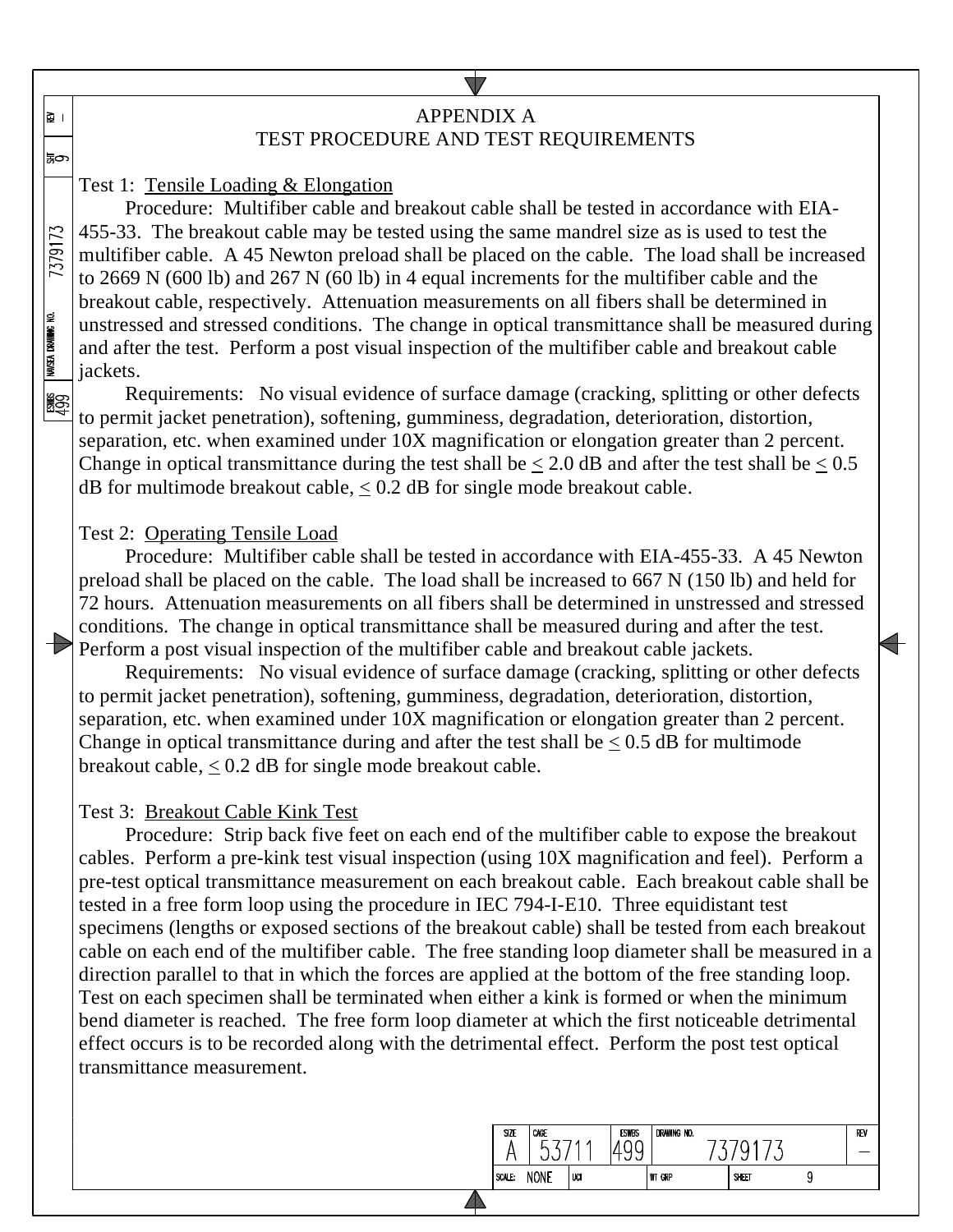## APPENDIX A TEST PROCEDURE AND TEST REQUIREMENTS (Continued)

Requirements: A post test visual inspection shall reveal no kinking, cracking, splitting, tearing, collapsing, deformation or other detrimental effects of the breakout cable jacket for free 7379173 form loop diameter at or above the minimum short term bend diameter of the breakout cable (10 times the breakout cable jacket outer diameter). Change in optical transmittance after the test shall be  $\leq 0.5$  dB for multimode breakout cable,  $\leq 0.2$  dB for single mode breakout cable.

### Test 4: Corner Bend

∣ ⊠

≅

**NAVSEA DRAWING ND.** 

Procedure: Multifiber cable and breakout cable shall be tested in accordance with EIA-455-88. The radius of the corner shall be 5 times the cable outer radius, rounded to the next highest centimeter for the multifiber cable and shall be 1.3 cm for the breakout cable. The test force applied gradually and held for 1 minute after the full load is applied.

Requirements: No visual evidence of surface damage (cracking, splitting or other defects to permit jacket penetration), softening, gumminess, degradation, deterioration, distortion, separation, etc. when examined under 10X magnification or elongation greater than 2 percent. Change in optical transmittance during and after the test shall be  $\leq 0.5$  dB for multimode breakout cable,  $\leq 0.2$  dB for single mode breakout cable.

## Test 5: Low Temperature Flexibility

Procedure: Multifiber cable shall be tested in accordance with Procedure II of EIA/TIA-455-37. The mandrel diameter shall be equal to the multifiber cable short term minimum bend diameter rounded up to the nearest centimeter and 3 mandrel turns shall be used. Condition the multifiber cable at -28  $\pm$  2 °C for at least two hours prior to performing the test. The change in optical transmittance shall be measured after the test. Perform a post visual inspection of the multifiber cable.

Requirements: No visual evidence of surface damage (cracking, splitting or other defects to permit jacket penetration), softening, gumminess, degradation, deterioration, distortion, separation, etc. when examined under 10X magnification. . Change in optical transmittance after the test shall be  $\leq 0.5$  dB for multimode breakout cable,  $\leq 0.2$  dB for single mode breakout cable.

## Test 6: Cyclic Flexing

Procedure: Multifiber cable shall be tested in accordance with EIA/TIA-455-104 at 30 cycles per minute over a sheave whose outer diameter is equal to the multifiber cable short term minimum bend diameter rounded up to the nearest centimeter. Condition the multifiber cable at the test temperature for at least two hours prior to performing the test. Perform the cyclic flex test for 2000 cycles at 25 °C. The change in optical transmittance shall be measured during (after every 400 cycles) and after the test. The measurements are to be obtained at the same position or orientation of the cycle. If necessary, the cycling may be halted only for the duration required to perform each measurement. The multifiber cable is not to be relaxed while the measurement is performed. Perform a post visual inspection of the multifiber cable.

| SIZE   | CAGE<br>∽   |     | <b>ESWBS</b><br>╰ | DRAWING NO.   | v     |    | REV |
|--------|-------------|-----|-------------------|---------------|-------|----|-----|
| SCALE: | <b>NONE</b> | UCI |                   | <b>WT GRP</b> | SHEET | 10 |     |
|        |             |     |                   |               |       |    |     |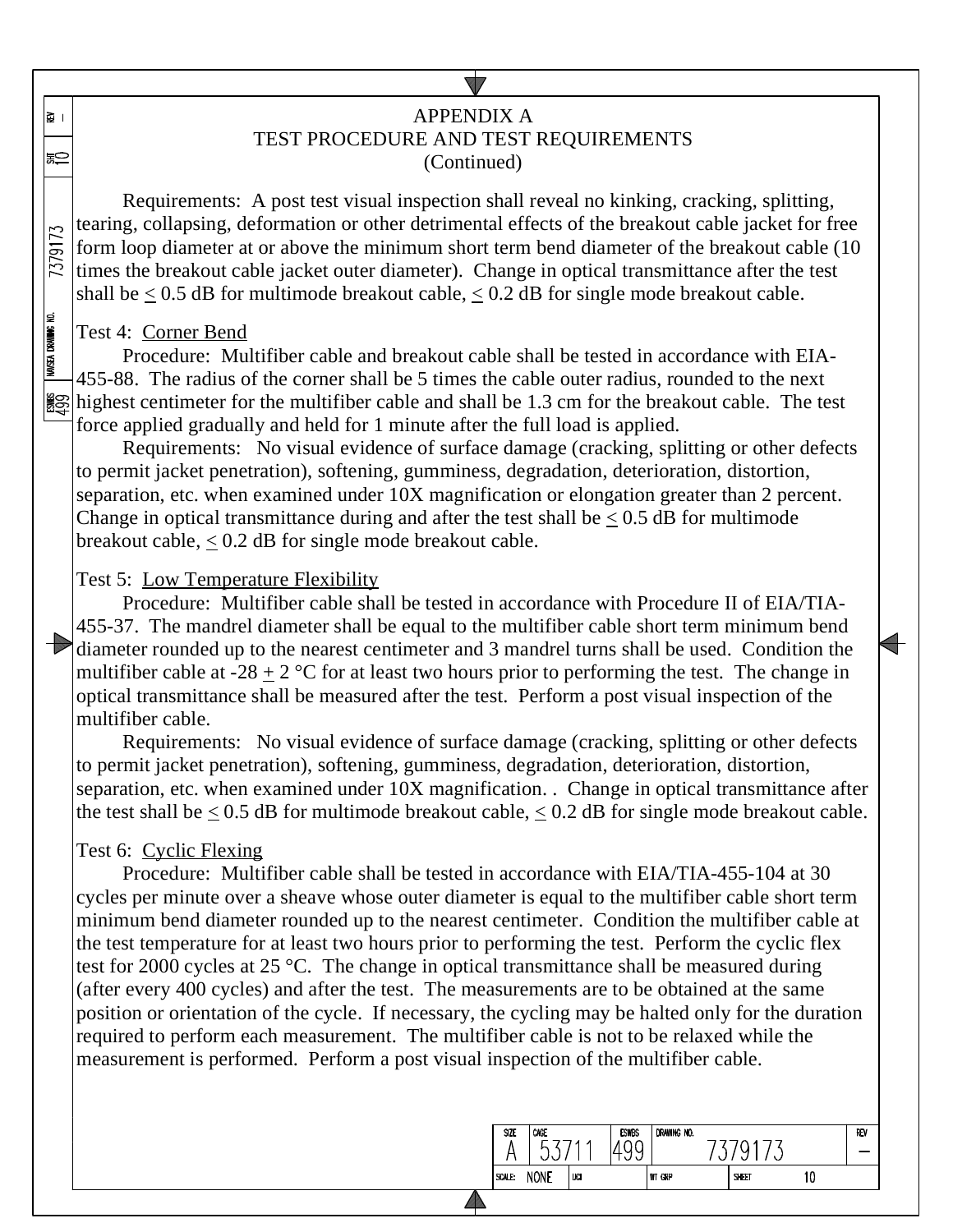## APPENDIX A

# TEST PROCEDURE AND TEST REQUIREMENTS

(Continued)

Requirements: No visual evidence of surface damage (cracking, splitting or other defects to permit jacket penetration), softening, gumminess, degradation, deterioration, distortion, separation, etc. when examined under 10X magnification. . Change in optical transmittance during and after the test shall be  $\leq 0.5$  dB for multimode breakout cable,  $\leq 0.2$  dB for single mode breakout cable.

### Test 7: Impact

∥≩ ।

三

7379173

NAVSEA DRAWING NO.

Procedure: Multifiber cable shall be tested in accordance with TIA/EIA-455-25. Condition the multifiber cable at each test temperature for at least two hours prior to performing 圞 the test. Perform the impact test for 50 cycles at  $-28+2$  °C, for 100 cycles at  $25+2$  °C then for 50 cycles at -28+2 °C. The change in optical transmittance shall be measured after the test. Perform a visual inspection of the multifiber cable after completion of the cycles at each temperature.

Requirements: No visual evidence of surface damage (cracking, splitting or other defects to permit jacket penetration), softening, gumminess, degradation, deterioration, distortion, separation, etc. when examined under 10X magnification. Change in optical transmittance after the test shall be  $\leq 0.5$  dB for multimode breakout cable,  $\leq 0.2$  dB for single mode breakout cable.

### Test 8: Temperature Humidity Cycling

Procedure: Multifiber cable shall be tested in accordance with TIA/EIA-455-5, Method B. The test shall be performed for 5 cycles. The subcycle shall be included in the test for two of the cycles. Change in optical transmittance shall be measured during and after the test. Perform a post test visual inspection of the multifiber cable.

Requirements: No visual evidence of surface damage (cracking, splitting or other defects to permit jacket penetration), softening, gumminess, degradation, deterioration, distortion, separation, etc. when examined under 10X magnification. Post test multifiber cable outer diameter shall remain within plus or minus 10 percent of the pretest multifiber cable outer diameter. Change in optical transmittance during and after the test shall be  $\leq 0.5$  dB for multimode breakout cable,  $\leq 0.3$  dB for single mode breakout cable.

### Test 9: Temperature Cycling

Procedure: Multifiber cable shall be tested in accordance with EIA/TIA-455-3. The test shall be performed for 5 cycles using test condition C. Minimum temperature plateau shall be at -28 $\pm$ 2 °C and the maximum at 65 $\pm$ 2 °C. Change in optical transmittance shall be measured during and after the test. Perform a post test visual inspection of the multifiber cable.

> SI7F CAGE

A

SCALE: NONE

53711

luar

DRAWING NO.

**WT GRP** 

7379173

SHEET

REV

÷

 $11$ 

**FSWRS** 

1499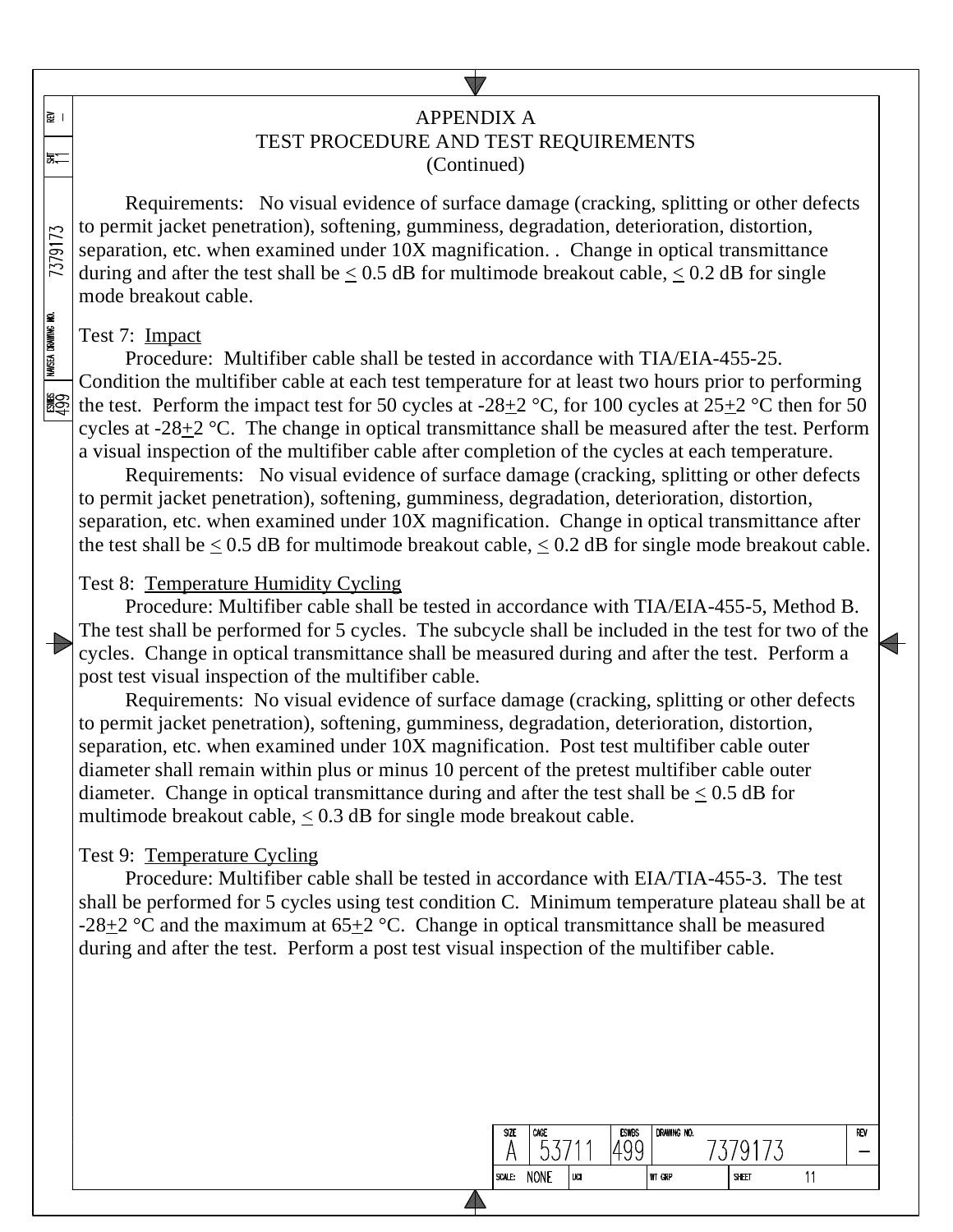## APPENDIX A TEST PROCEDURE AND TEST REQUIREMENTS (Continued)

Requirements: No visual evidence of surface damage (cracking, splitting or other defects to permit jacket penetration), softening, gumminess, degradation, deterioration, distortion, separation, etc. when examined under 10X magnification. Post test multifiber cable outer diameter shall remain within plus or minus 10 percent of the pretest multifiber cable outer diameter. Change in optical transmittance during and after the test shall be  $\leq 0.5$  dB for multimode breakout cable,  $\leq 0.3$  dB for single mode breakout cable.

### Test 10: Cable Scraping Abrasion

∥≩ ।

凯

7379173

NAVSEA DRAWING NO.

**ASS** 

Procedure: The multifiber cable shall be clamped in a cable scraping abrasion tester. A mass of 0.45 kg (1 lb) shall be suspended from the bottom end of the cable via a 18 cm (7 in) cord that is tied to the cable. Two tests shall be performed on each multifiber cable length by moving the multifiber cable forward 20 cm (8 in) and rotated clockwise 90 degrees along the longitudinal axis between each test. Each test shall be discontinued when 750 cycles is attained for each of the two tests performed on each multifiber cable length. The cable scraping abrasion tester shall be configured as follows:

The cable scraping abrasion tester shall hold the multifiber cable length firmly clamped in a horizontal position with the outer longitudinal surface of the multifiber cable length fully exposed. The multifiber cable tester shall have two abrading surfaces 180 degrees apart on an eight inch rotating drum. The two abrading surfaces shall abrade the outer surface of the  $\rightarrow$  multifiber cable in such a position that the longitudinal axis of the abrading surfaces are at right angles to the multifiber cable contact surface. Each of the two abrading surfaces shall consist of high speed tool bits which have been ground of two adjacent longitudinal sides to produce a single, sharp 90 degree longitudinal edge, free of visible marks. A weight affixed to the multifiber cable below the drum level shall control the force exerted normal to the surface of the multifiber cable jacket. A motor driven reciprocating cam mechanism may be used to deliver an accurate number of abrading strokes in a direction parallel to the longitudinal axis of the multifiber cable length (Note: There are two stokes per cycle). The number of cycles shall be measured by a counter. The length of the stroke shall be 5 cm and the frequency shall be 30 cycles (60 strokes) per minute.

Requirements: The multifiber cable shall withstand 750 cycles of scraping abrasion without exposure of any layers below the outermost cable jacket.

### Test 11: Jacket Self-Adhesion/Blocking

Procedure: Multifiber cable shall be tested in accordance with TIA/EIA-455-84. The cable shall be conditioned at  $65+2$  °C for a period of 48 hours prior to testing for blocking. After the high temperature exposure, the multifiber cable shall be visually examined.

Requirements: No visual evidence of localized adhesion between contacting cable surfaces, the storage spool or other areas that are of a more severe nature than a "mild" condition, when examined under 10X magnification.

|        | ∽    | <b>LL</b><br>N<br>ັ |               | u     |     |  |
|--------|------|---------------------|---------------|-------|-----|--|
| SCALE: | NONE | UCI                 | <b>WT GRP</b> | SHEET | 1 ባ |  |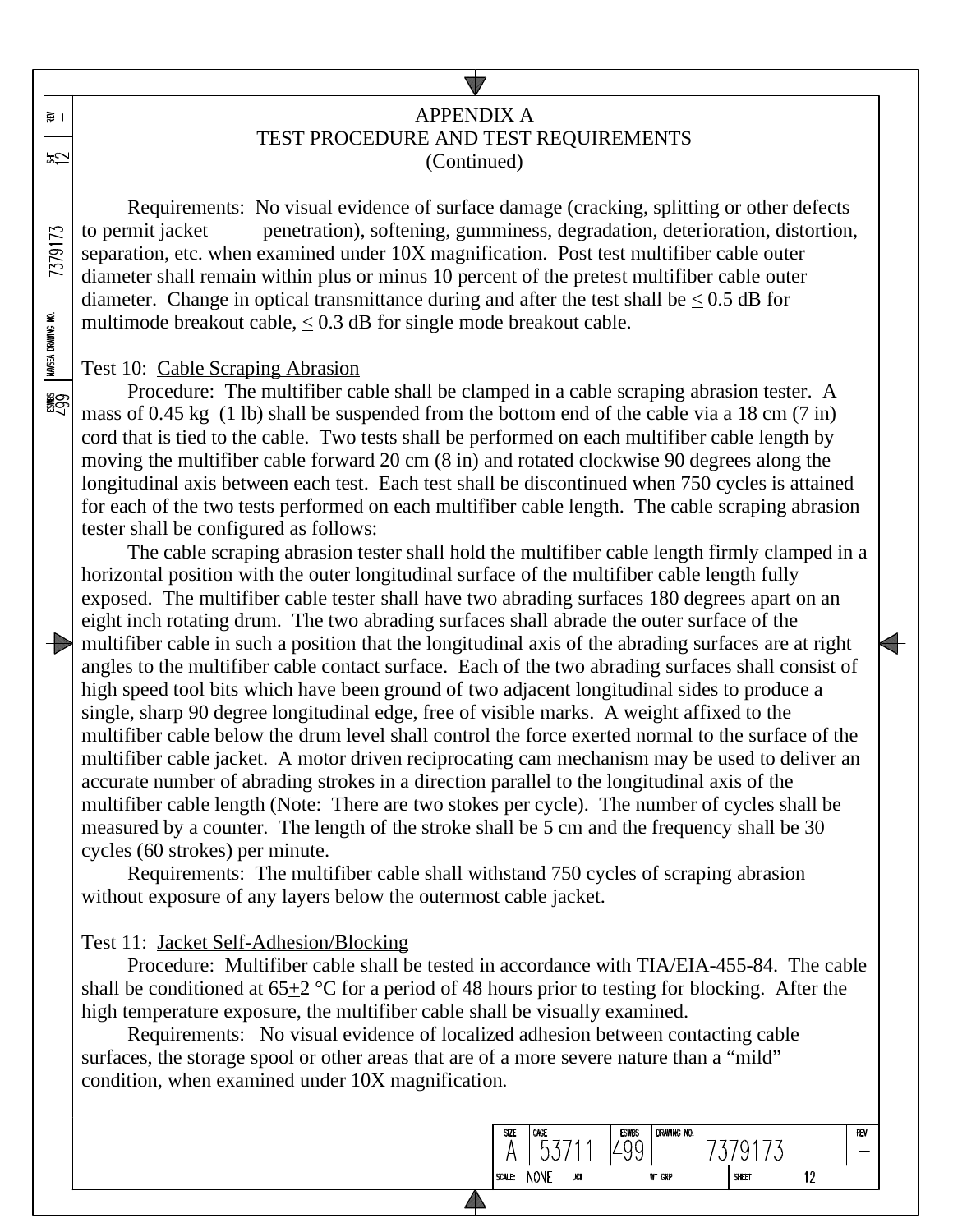## APPENDIX A TEST PROCEDURE AND TEST REQUIREMENTS (Continued)

Test 12: Cable Element Removability

∥≩ ।

咒

7379173

NAVSEA DRAWING NO.

Procedure: All multifiber cable parts external to the cable core, such as multifiber cable jacket and yarn strength member, shall be removed from one end of the multifiber cable so as to expose the breakout cables and any optional water blocking and/or filler material for a distance of 0.9 meters ( 3 ft). Using fingers only (no hand tool); any filler, yarn and/or water blocking material shall be separated from the breakout cables for their fully exposed length. For breakout cables, approximately 40 cm (16 inch) of breakout cable jacket shall be removed exposing the yarn strength members, any optional water blocking and/or filler material and the any residual material on the buffered fiber shall be removed using fingers only. Approximately 20 cm (8 鹠 inch) of buffered fiber shall be removed exposing the optical fiber. Any residual buffer material on the optical fiber shall be removed using fingers only. Tools used for mechanical removal shall be typical commercially available.

Requirements: The cable components shall be easily and cleanly removable by mechanical means without damage to the buffered fiber. No surface scratches or defects to the buffered fiber shall be visible under 10X magnification after the buffered fiber material has been removed. Any optional waterblocking and/or filler material shall be flexible and easily removable from any part to which it is in contact through the use of fingers only. The presence of occasional particles or slivers of filler residue will be acceptable, provided that these can be removed by light brushing with the fingers or with a dry cloth. Material which leaves residue that is removable only by vigorous wiping or through the use of solvents shall not be acceptable.

### Test 13: Strength Member Pullout

Procedure: The following tests shall be performed on a separate cable with a 500 ft length:

a. Cable preparation: A 152.4 m (500 ft) length of multifiber cable shall be spooled onto a reel. Multifiber cable outer jacket shall be removed from each end of the cable sample so that a sufficient length of the yard strength member is exposed and the breakout cables protrude at least 20.3 cm (8 inches). This exposed yarn strength member at each end of the multifiber cable shall be pulled taunt and secured in a test fixture that includes a yarn capture mechanism. Three inches of cable jacket on each breakout cable shall be removed to expose the buffered fiber. Reference marks shall be placed on the yarn strength member at a 5.1 cm (2 inch) distance from the fixed point on the test fixture. Each breakout cable shall be marked at a 12.7 cm (5 inch) distance from a fixed point on the test fixture. Each buffered fiber shall be marked at a 5.1 cm (2 inch) distance from a marked point at the end of the outer cable jacket or 17.8 cm (7 inch) distance from the fixed point on the test fixture. An optical measurement shall be performed to verify optical signal continuity for each buffered fiber.

|        |             |      | ட<br>◡<br>ັ |               | ∿     |     |  |
|--------|-------------|------|-------------|---------------|-------|-----|--|
| SCALE: | <b>NONE</b> | 'uci |             | <b>WT GRP</b> | SHEET | ں ا |  |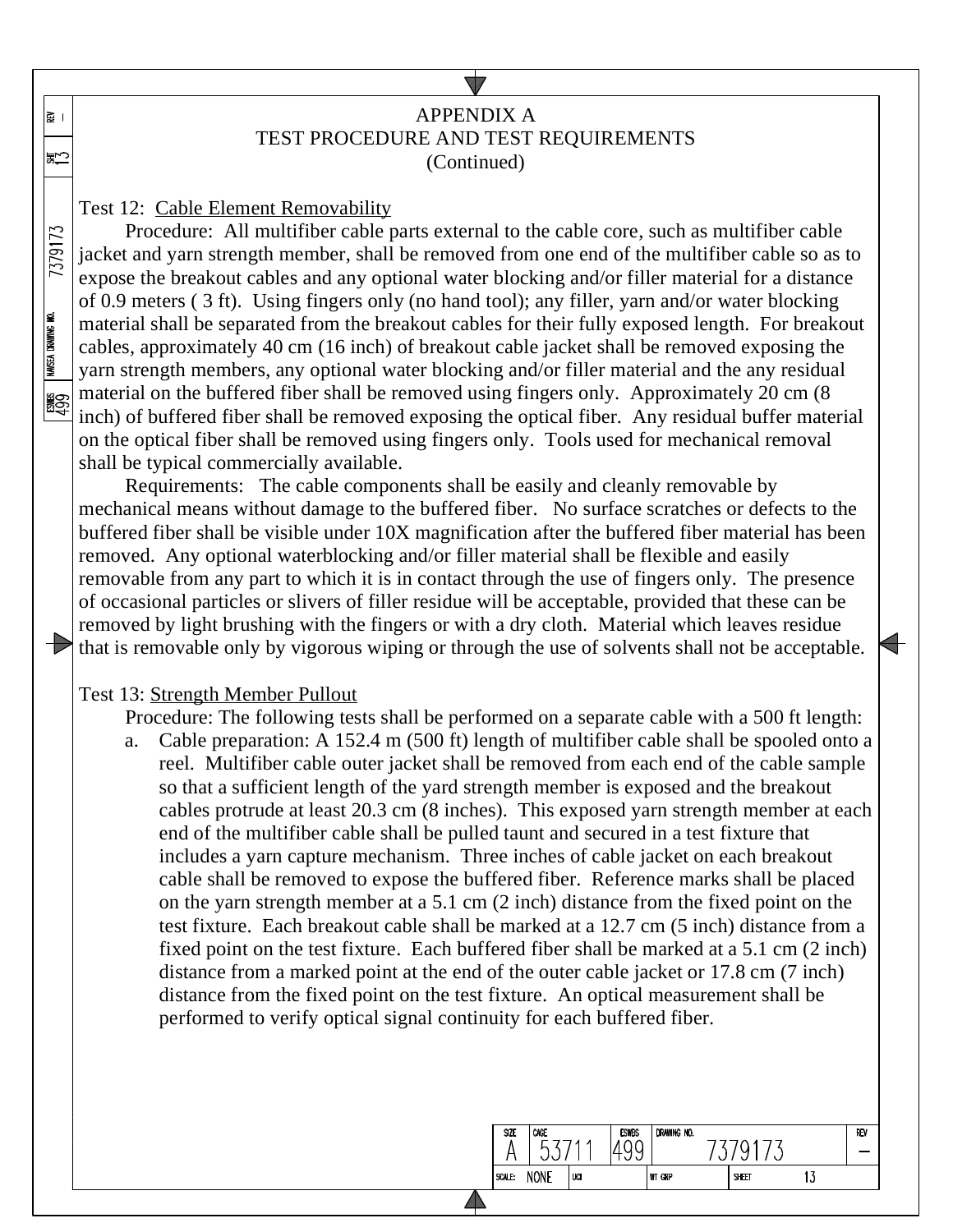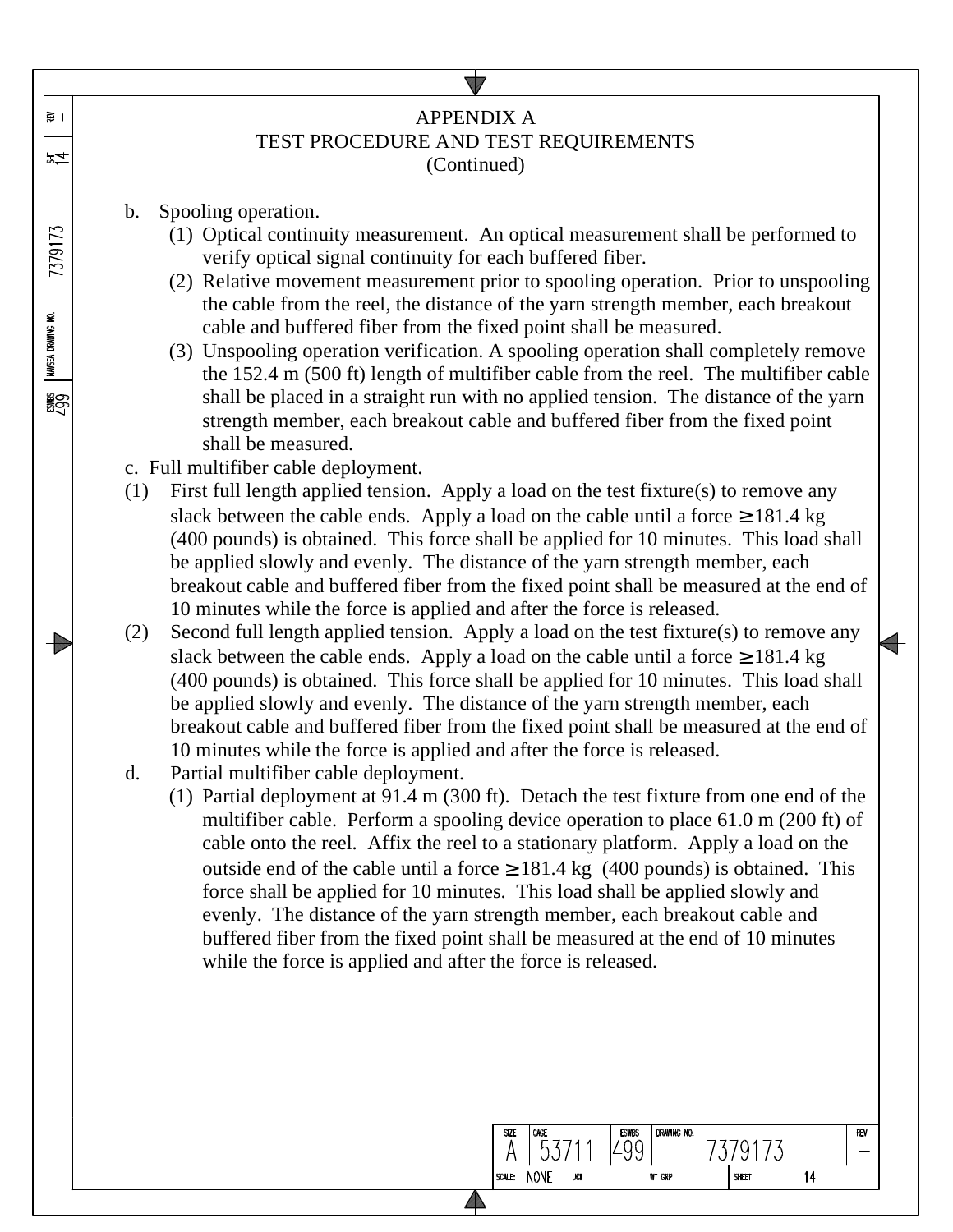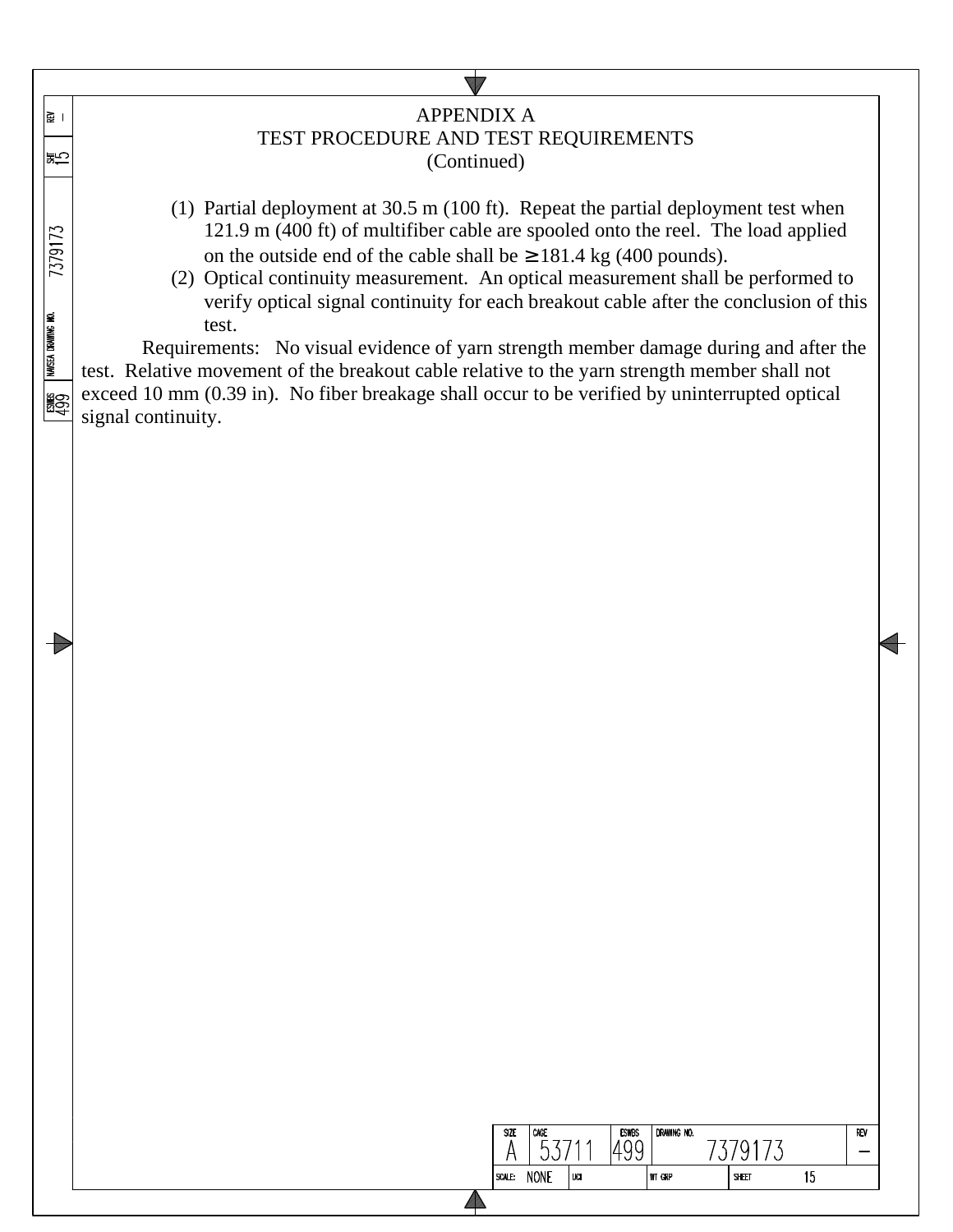

| SIZE | CAGE        |     | <b>ESWBS</b> | DRAWING NO.   | ∽ |       | R٨ |
|------|-------------|-----|--------------|---------------|---|-------|----|
| ALE: | <b>NONE</b> | UCI |              | <b>WT GRP</b> |   | SHEET |    |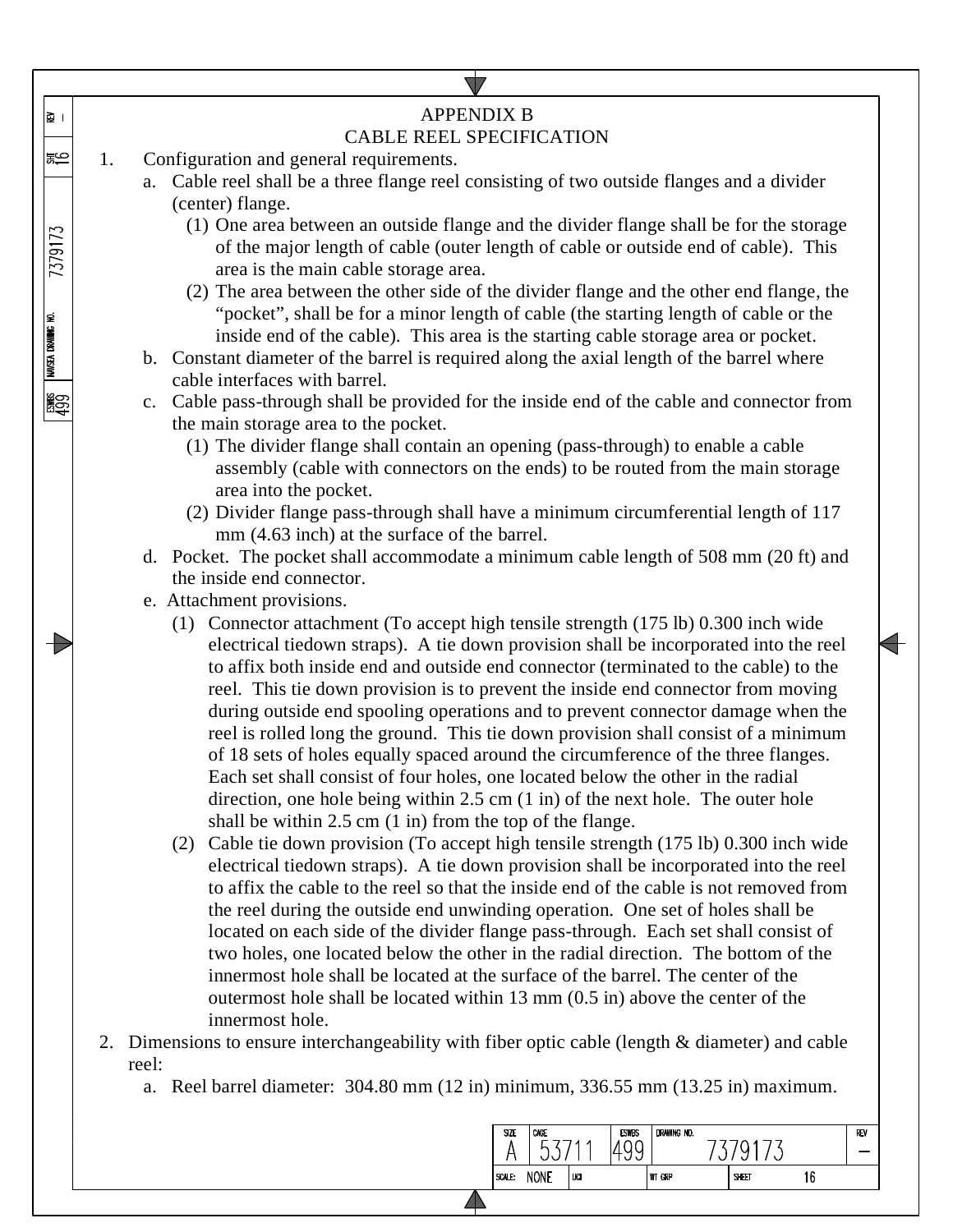| । ⊊ <br>(동                                  | <b>APPENDIX B</b><br><b>CABLE REEL SPECIFICATION</b><br>(Continued)                                                                                                                                                                                                                                                                                                                                                                                                                                                                                                                                                                                                                                                                                                                                                       |  |  |  |  |  |  |  |  |
|---------------------------------------------|---------------------------------------------------------------------------------------------------------------------------------------------------------------------------------------------------------------------------------------------------------------------------------------------------------------------------------------------------------------------------------------------------------------------------------------------------------------------------------------------------------------------------------------------------------------------------------------------------------------------------------------------------------------------------------------------------------------------------------------------------------------------------------------------------------------------------|--|--|--|--|--|--|--|--|
| 7379173<br>NAVSEA DRAWING NO.<br><b>ASS</b> | b. Reel overall axial length of reel: $552.45$ mm (21.75 in) minimum, $571.50$ mm (22.5 in)<br>maximum.<br>c. Reel flange diameter: 685.8 mm (27 in) minimum, 711.2 mm (28 in) maximum.<br>d. Pocket outside flange diameter: 533.4 mm (21 inches) maximum.<br>e. Reel traverse length of main storage area: 457.2 mm (18 in) minimum.<br>Reel center hole: To interface with a 2.54 cm x 2.54 cm (1 inch x 1 inch) standard<br>f.<br>square drive shaft on the spool device.<br>Cable outside diameter envelop: $14.00 \text{ mm}$ (0.551 in) minimum, $16.20 \text{ mm}$ (0.639 in)<br>g.<br>maximum.<br>h. Cable length: $152.4 \text{ m} (500 \text{ ft})$ .<br>Connector diameter: 50.80 mm (2.0 in) maximum.<br>i.<br>Connector length without flexible strain relief: 190.5 mm (7.5 in) maximum.<br>$\mathbf{i}$ . |  |  |  |  |  |  |  |  |
|                                             | 3. Environmental requirements.<br>a. Reel shall withstand an outdoor, seaport environment.<br>b. Reel shall withstand a corrosive salt air environment with no appreciable corrosion.<br>Reel metal and finish material used and method of application for the finish shall<br>satisfy a 500 hour salt spray requirement performed in accordance with TIA/EIA-455-<br>16 or other Navy recognized commercial standard. Certificate of Conformance shall be<br>submitted to verify this requirement. Finish on reel shall have a non-reflective color.<br>Reel shall withstand exposure to outdoor temperatures ranging from $-40$ C to + 65 C<br>$\mathbf{c}$ .<br>with no effect that may impact cable optical performance.                                                                                              |  |  |  |  |  |  |  |  |
|                                             | 4. Mechanical requirements.<br>a. Reel shall withstand a 0.9 m (3 ft) drop and be functional after straightening any bent<br>metal back into place using standard hand tools.<br>b. Reel may be re-enforced to comply with this requirement.<br>c. Reel components shall be welded together. No threaded rods, threaded fittings, bolts,<br>screws or nuts shall be used in the assembly.<br>d. Reel shall contain no sharp edges or surfaces that may cause damage to fiber optic<br>cable or injure personnel.                                                                                                                                                                                                                                                                                                          |  |  |  |  |  |  |  |  |
|                                             | 5. Marking requirements.<br>a. Reel shall be permanently marked or stenciled with the manufacturer's name and part<br>number using the manufacturer's commercial standard.<br>b. Reel shall be permanently stenciled with the words "Fiber Optic Umbilical Assembly<br>(Caution: 2 Man Lift)" on the two outside flanges.                                                                                                                                                                                                                                                                                                                                                                                                                                                                                                 |  |  |  |  |  |  |  |  |
|                                             | 6. Packaging.<br>a. Reel shall be provided in a commercial cardboard box that can be reused to ship a<br>completed cable assembly (nominal weight of 445N (100 lb)) and that can provide<br>surface protection and minor impact protection of the reel during shipment.<br>b. Packaging shall be coordinated with the cable supplier.                                                                                                                                                                                                                                                                                                                                                                                                                                                                                     |  |  |  |  |  |  |  |  |
|                                             | CAGE<br><b>ESWBS</b><br>DRAWING NO.<br><b>REV</b><br>SZE<br> 499<br>53711<br>7379173<br>SCALE: NONE<br> ua<br><b>WT GRP</b><br>SHEET<br>17                                                                                                                                                                                                                                                                                                                                                                                                                                                                                                                                                                                                                                                                                |  |  |  |  |  |  |  |  |

 $\blacktriangle$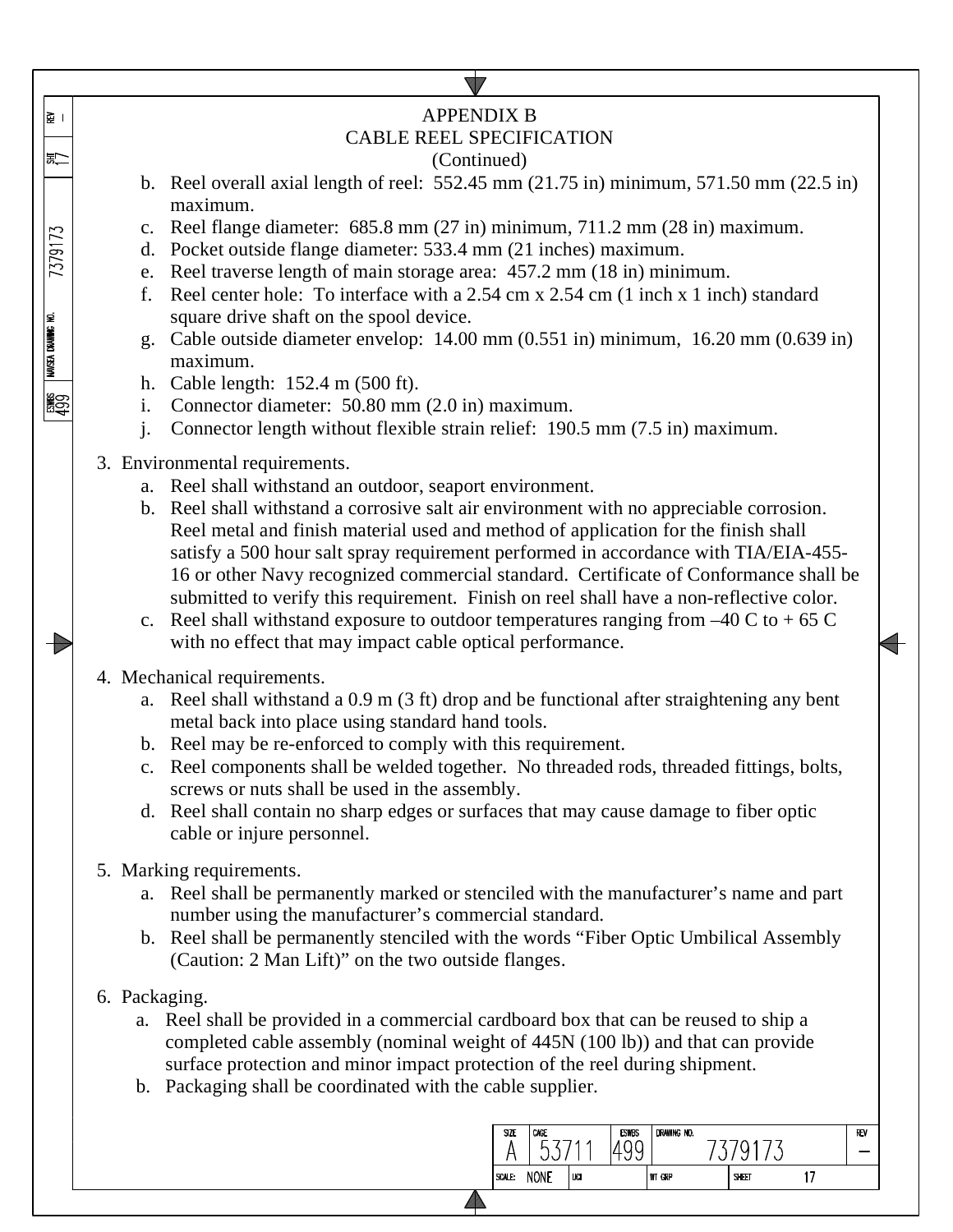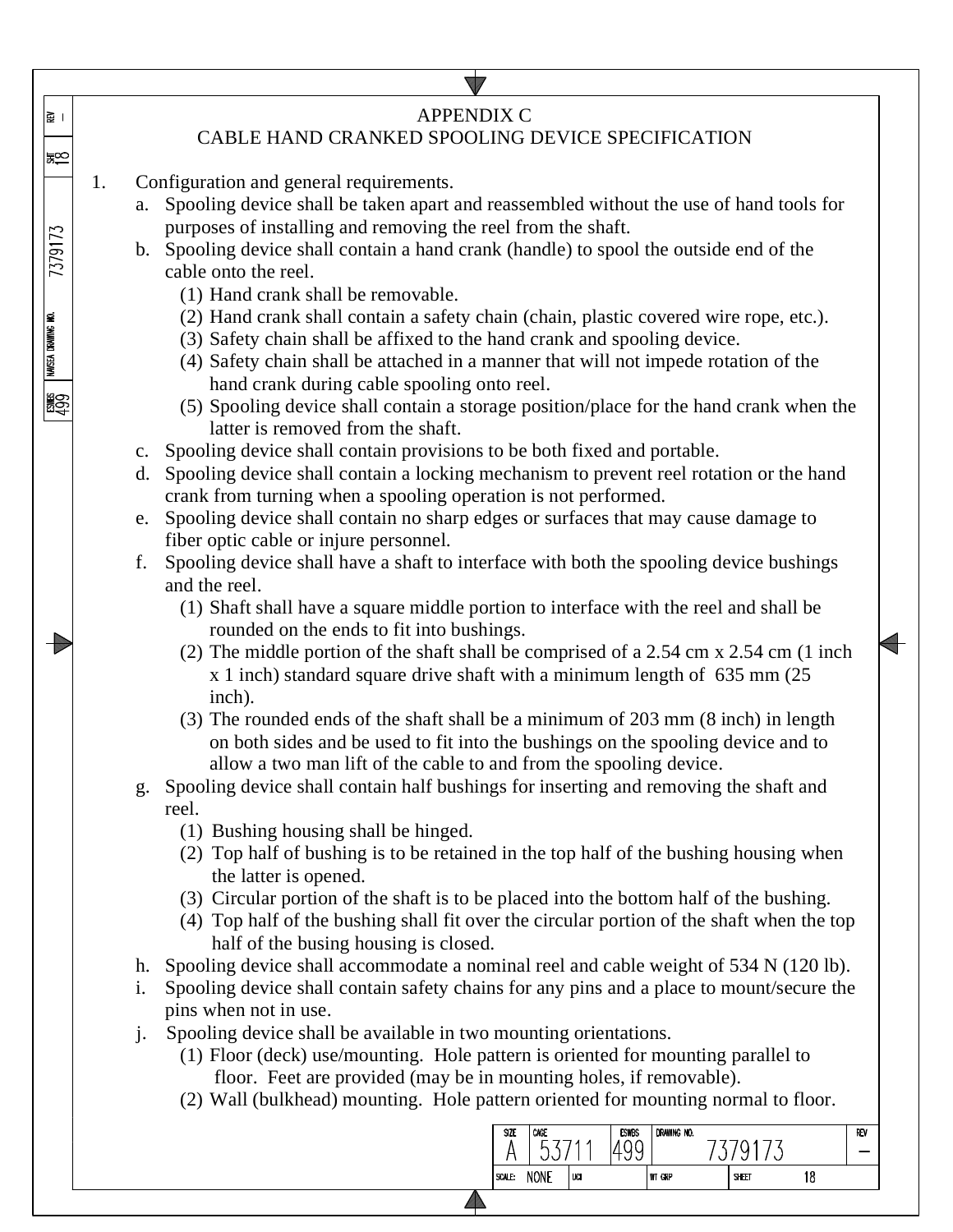| । ⊊ <br>$\mathbb{R}^{\infty}_{+}$ |                                                                                                                                             | <b>APPENDIX C</b><br>CABLE HAND CRANKED SPOOLING DEVICE SPECIFICATION<br>(Continued)                                                                                                                                                                                                                                                                                                                                                                                                                                                                                                                                                                                                                                                                                  |  |  |  |  |  |  |  |  |  |  |  |
|-----------------------------------|---------------------------------------------------------------------------------------------------------------------------------------------|-----------------------------------------------------------------------------------------------------------------------------------------------------------------------------------------------------------------------------------------------------------------------------------------------------------------------------------------------------------------------------------------------------------------------------------------------------------------------------------------------------------------------------------------------------------------------------------------------------------------------------------------------------------------------------------------------------------------------------------------------------------------------|--|--|--|--|--|--|--|--|--|--|--|
| 7379173                           | 2.                                                                                                                                          | Dimensions to ensure interchangeability for mounting hole location.<br>a. Mounting hole pattern shall conform to figure 1.                                                                                                                                                                                                                                                                                                                                                                                                                                                                                                                                                                                                                                            |  |  |  |  |  |  |  |  |  |  |  |
| NAVSEA DRAWING NO.<br><b>BW3</b>  | 3.                                                                                                                                          | Dimensions to ensure interchangeability with fiber optic cable reel:<br>a. Reel barrel diameter: 304.80 mm (12 in) minimum, 336.55 mm (13.25 in) maximum.<br>b. Reel overall axial length of reel: $552.45$ mm (21.75 in) minimum, $571.50$ mm (22.5 in)<br>maximum.<br>c. Reel flange diameter: 685.8 mm (27 in) minimum, 711.2 mm (28 in) maximum.<br>Reel traverse length of main storage area: 457.2 mm (18 in) minimum.<br>d.<br>e. Reel center hole: To interface with a 2.54 cm x 2.54 cm (1 inch x 1 inch) standard<br>square drive shaft on the spool device.                                                                                                                                                                                                |  |  |  |  |  |  |  |  |  |  |  |
|                                   | 4.                                                                                                                                          | Environmental requirements.<br>Spooling device shall withstand an outdoor, seaport environment.<br>a.<br>b. Spooling device shall withstand a corrosive salt air environment with no appreciable<br>corrosion. Spooling device metal and finish material used and method of application<br>for the finish shall satisfy a 500 hour salt spray requirement performed in accordance<br>with TIA/EIA-455-16 or other Navy recognized commercial standard. Certificate of<br>Conformance shall be submitted to verify this requirement. Finish on spooling device<br>shall have a non-reflective color.<br>c. Spooling device shall withstand exposure to outdoor temperatures ranging from -40 C<br>to $+65$ C with no effect that may impact cable optical performance. |  |  |  |  |  |  |  |  |  |  |  |
|                                   |                                                                                                                                             | 5. Mechanical requirements.<br>a. Spooling device shall withstand a 0.9 m (3 ft) drop and be functional after straightening<br>any bent metal back into place using standard hand tools.<br>Spooling device may be re-enforced to comply with this requirement.<br>b.<br>Spooling device components shall be welded together. No threaded rods, threaded<br>c.<br>fittings, bolts, screws or nuts shall be used in the assembly except for reel removal and<br>assembly.                                                                                                                                                                                                                                                                                              |  |  |  |  |  |  |  |  |  |  |  |
|                                   | 6.                                                                                                                                          | Usage.<br>Both ends are to be disconnected prior to spooling cable to or from the reel.<br>a.<br>Inside end cable is to be wrapped onto the reel by hand prior to spooling outside end<br>b.<br>onto the reel.                                                                                                                                                                                                                                                                                                                                                                                                                                                                                                                                                        |  |  |  |  |  |  |  |  |  |  |  |
|                                   | Marking requirements.<br>7.<br>a. Spooling device shall be permanently marked or stenciled with the manufacturer's<br>name and part number. |                                                                                                                                                                                                                                                                                                                                                                                                                                                                                                                                                                                                                                                                                                                                                                       |  |  |  |  |  |  |  |  |  |  |  |
|                                   |                                                                                                                                             | <b>ESWBS</b><br>DRAWING NO.<br>SIZE<br>CAGE<br>RFV<br>1499<br>7379173<br>53/<br>A<br>SCALE: NONE<br>$ u$ ca<br><b>WT GRP</b><br>19<br>SHEET                                                                                                                                                                                                                                                                                                                                                                                                                                                                                                                                                                                                                           |  |  |  |  |  |  |  |  |  |  |  |

 $\blacktriangle$